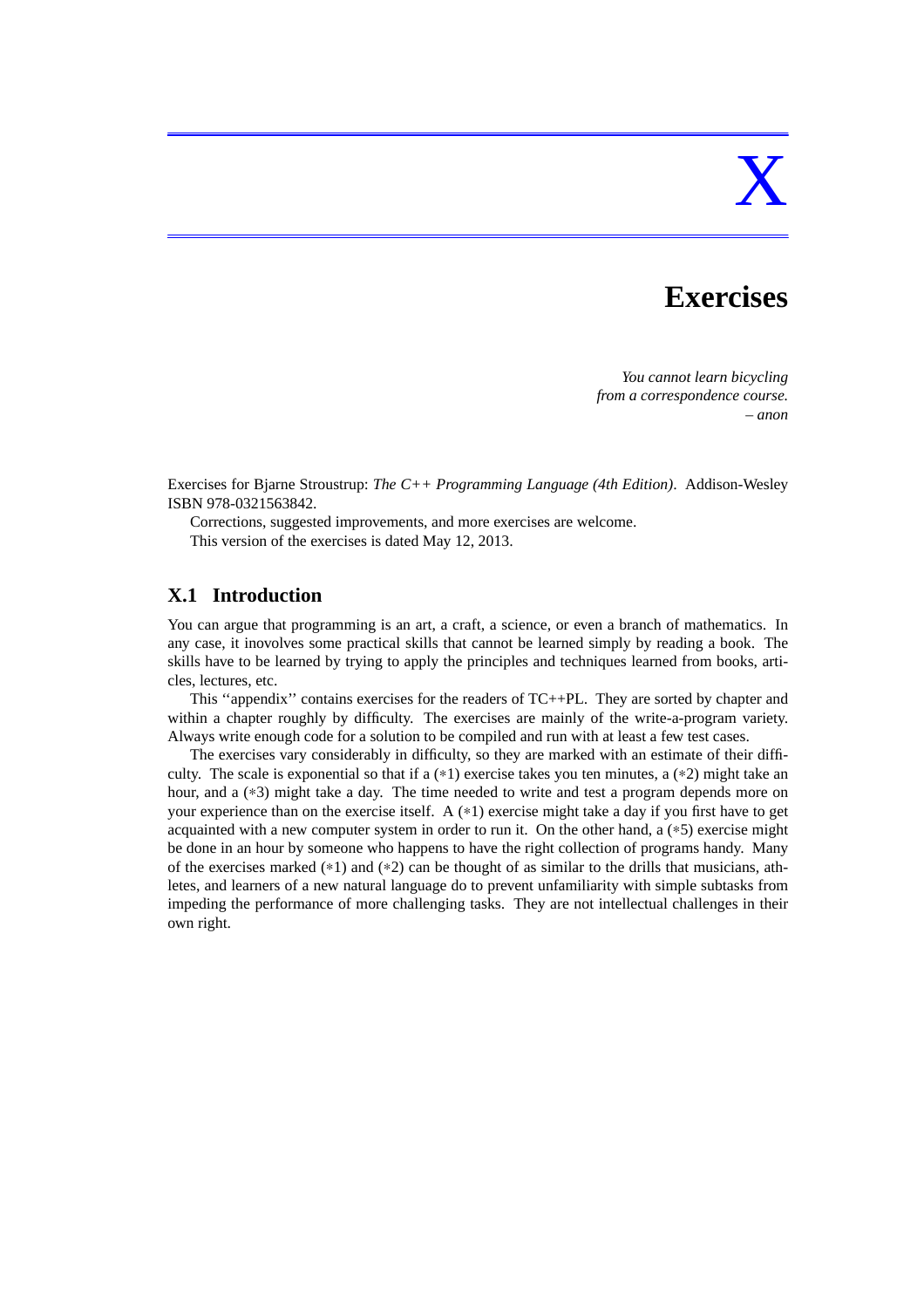Any book on programming in C can be used as a source of extra exercises for Part II (*The basics*; Chapters 6-15). Any book on data structures and algorithms can be used as a source of exercises for Parts III (*Abstraction Mechanisms*; Chapters 16-29) and IV (*The Standard Library*; Chapters 30-44).

I place this collection of exercises on the web because

- I do want to add another 80 pages to an already thick book.
- I want to add more exercises over the years.
- I hope readers will suggest improvements and new exercises so that eventually the set of exercises will be massive – more extensive and useful than I could make it on my own.

I cannot promise the numbering of exercises to be stable as I add exercises. I plan for relative stability after an initial peiod of major changes, but for now expect details of numbering to change.

#### **X.2 The Structure of This Book**

The exercises for this chapter focus on the history and philosophy of  $C_{++}$ . They mostly aim at an undestanding of the rationale behind C++ facilities. Do not attempt these until you have a basic understanding of C++.

- [1] (\*1) What does (\*2.5) mean for an exercise?
- [2]  $(*2)$  Briefly describe the design aims of C++ and comment on the extent to which C++ meets those.
- [3] (∗4) Write an essay: What can a good programming language do for you and what can't you expect it to help with?
- [4]  $(*1)$  What are the main programming styles supported by  $C++?$
- [5] (∗2.5) List five language features offered by the 1985 version of C++, five features added by  $C++98$ , and finally five new features added by  $C++11$ . In each case, order the features in order of importance and for each feature write a sentence describing its role in programming.
- [6] (∗3) Describe the difference between dynamic (run-time) and static (compile-time) type checking and outline the strengths and weaknesses of each.
- [7] (\*1.5) List the major components of the C++ standard library.
- [8] (∗1.5) List five libraries that you would have liked to be part of the standard.
- [9] (\*1) List three (or more) advantages from having a library as part of the standard.
- [10] (\*3) List 20 major real-world C++ applications.
- [11] (∗2) From §1.3 pick five suggestions that to you looks most likely to help improve your programming style.
- [12] (\*2) Make a "top-ten list" of helpful design and programming rules. Hint: §X.2.

#### **X.3 A Tour of C++: The Basics**

- [1] When first reading this chapter, keep a record of information that was new or surprising to you. Later, use that list to focus your further studies.
- [2] (\*1) What does a compiler do? What does a linker do?
- [3] (\*2) Get the "Hello, world!" program (§2.2.1) to run. This is not an exercise in programming. It is an exercise to test your use of your edit-compile-link-execute tool chain.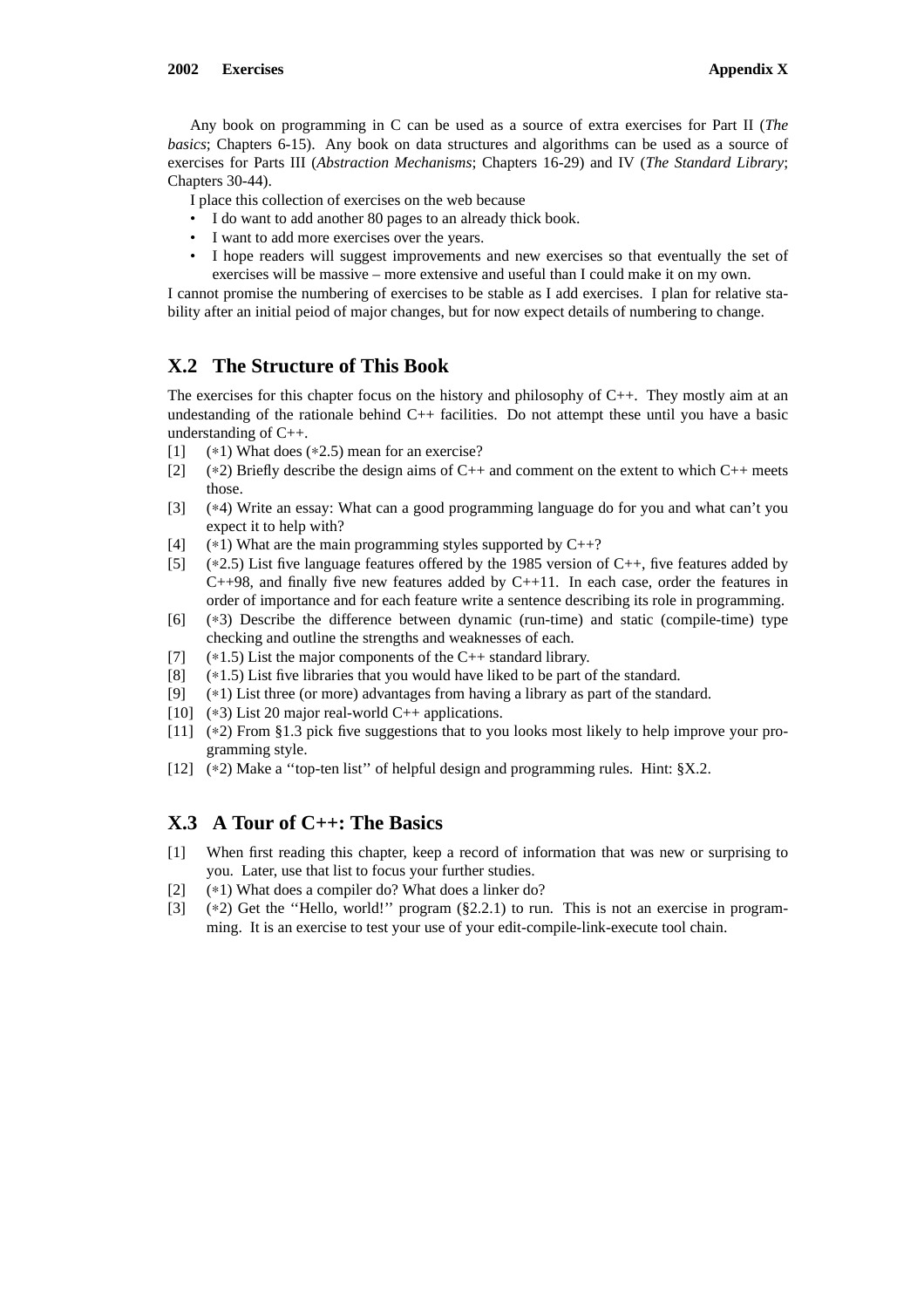- [4]  $(*1)$  List three (or more) C++ compilers.
- [5] (∗1) Write out a **bool**, a **char**, an **int**, a **double**, and a **string**.
- [6] (∗1) Read in a **bool**, a **char**, an **int**, a **double**, and a **string**.
- [7] (\*2) What is an invariant and what good might it do?

#### **X.4 A Tour of C++: Abstraction Mechanisms**

- [1] When first reading this chapter, keep a record of information that was new or surprising to you. Later, use that list to focus your further studies.
- [2] (∗2) Give five examples of concrete types that are built-in types in C++. Give five examples of concrete types that are not built-in types in C++.

#### **X.5 A Tour of C++: Containers and Algorithms**

- [1] When first reading this chapter, keep a record of information that was new or surprising to you. Later, use that list to focus your further studies.
- [2] (\*1) List five standard-library containers.
- [3] (\*1) List five standard-library algorithms.
- [4] (\*1) List five standard-library headers.
- [5] (∗1.5) Write a program that reads a name (a **string**) and an age (an **int**) from the standard input stream **cin**. Then output a message including the name and age to the standard output stream **cout**.
- [6] (∗1.5) Redo §X.5[5], storing several (name,age) pairs in a class. Doing the reading and writing using your own **>>** and **<<** operators.
- [7] (∗2) Initialize a **vector<int>** with the elements **5**, **9**, **−1**, **200**, and **0**. Print it. Sort is, and print it again.
- [8] (∗1) Repeat §X.5[7] with a **vector<string>** initialized with **"Kant"**, **"Plato"**, **"Aristotle"**, **"Kierkegard"**, and **"Hume"**.
- [9] (∗1) Open a file for writing (as an **ofstream**) and write a few hundred integers to it.
- [10] (∗1) Open the file of integers from §X.5[9] for reading (as an **ifstream**) and read it.

#### **X.6 A Tour of C++: Concurrency and Utilities**

- [1] When first reading this chapter, keep a record of information that was new or surprising to you. Later, use that list to focus your further studies.
- [2] (\*1.5) Write a program with two **treads**: one that writes **hello** every second and one that writes **world!** every second.
- [3] (∗2) Time a loop. Write out the time in milliseconds. Do this for the default setting of your compiler and for a setting using an optimizer (e.g., **−O2** or "release"). Be careful not to have the optimizer eliminate your whole loop as dead code because you did not use a result.
- [4] (∗2) Repeat the histogram drawing example from §5.6.3 for a **normal\_distribution** and **30** rows.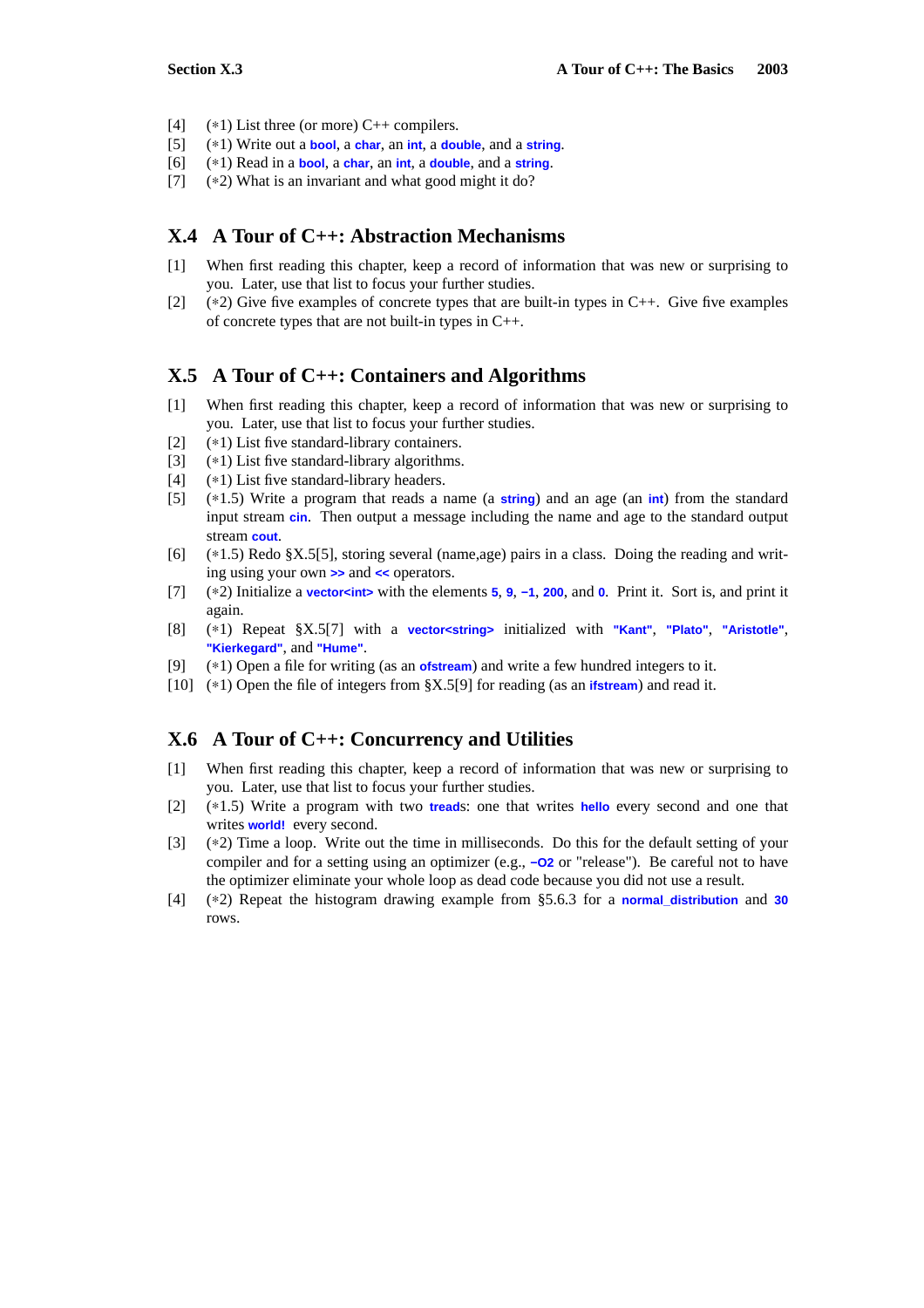[5] (\*1.5) Use a **regex** to find all decimal numbers in a file.

#### **X.7 Types and Declarations**

- [1] (\*2) Get the "Hello, world!" program (§2.2.1) to run. This is not an exercise in programming. It is an exercise to test your use of your edit-compile-link-execute tool chain.
- [2] (∗1) Write a program that prints **signed** if plain **char**s are signed on your implementation and **unsigned** otherwise.
- [3] (∗1.5) Find 5 different C++ constructs for which the meaning is undefined (§6.1). (∗1.5) Find 5 different C++ constructs for which the meaning is implementation-defined  $(\S6.1)$ .
- [4] (∗1) Find 10 different examples of nonportable C++ code.
- [5] (∗1) For each declaration in §6.3, do the following: If the declaration is not a definition, write a definition for it. If the declaration is a definition, write a declaration for it that is not also a definition.
- [6] (∗1.5) Write a program that prints the sizes of the fundamental types, a few pointer types, and a few enumerations of your choice. Use the **size of** operator.
- [7] (∗1.5) Write a program that prints out the letters **'a'**..**'z'** and the digits **'0'**..**'9'** and their integer values. Do the same for other printable characters. Do the same again but use hexadecimal notation.
- [8] (∗2) What, on your system, are the largest and the smallest values of the following types: **bool**, **char**, **shor t**, **int**, **long**, **long long**, **float**, **double**, **long double**, **unsigned** and **unsigned long**.
- [9] (∗1) What are the sizes (in number of **char**s) of the types mentioned in §X.7[8]?
- [10] (∗1.5) What are the alignments (in number of **char**s) of the types mentioned in §X.7[8]?
- [11] (∗2) Draw a graph of the integer and fundamental types where a type points to another type if all values of the first can be represented as values of the second on every standards-conforming implementation. Draw the same graph for the types on your favorite implementation.
- [12] (\*1) What is the longest local name you can use in a C++ program on your system? What is the longest external name you can use in a  $C_{++}$  program on your system? Are there any restrictions on the characters you can use in a name?
- [13] (∗1.5) Write a loop that prints out the values **4**, **5**, **9**, **17**, **12** without using an array or a **vector**.

#### **X.8 Pointers, Arrays, and References**

- [1] (\*1) Write declarations for the following: a pointer to a character, an array of 10 integers, a reference to an array of 10 integers, a pointer to an array of character strings, a pointer to a pointer to a character, a constant integer, a pointer to a constant integer, and a constant pointer to an integer. Initialize each one.
- [2] (∗1.5) What, on your system, are the restrictions on the pointer types **char**∗, **int**∗, and **void**∗? For example, may an **int**∗ have an odd value? Hint: alignment.
- [3] (∗1) Use an alias (**using**) to define the types **unsigned char**, **const unsigned char**, pointer to integer, pointer to pointer to **char**, pointer to array of **char**, array of 7 pointers to **int**, pointer to an array of 7 pointers to **int**, and array of 8 arrays of 7 pointers to **int**.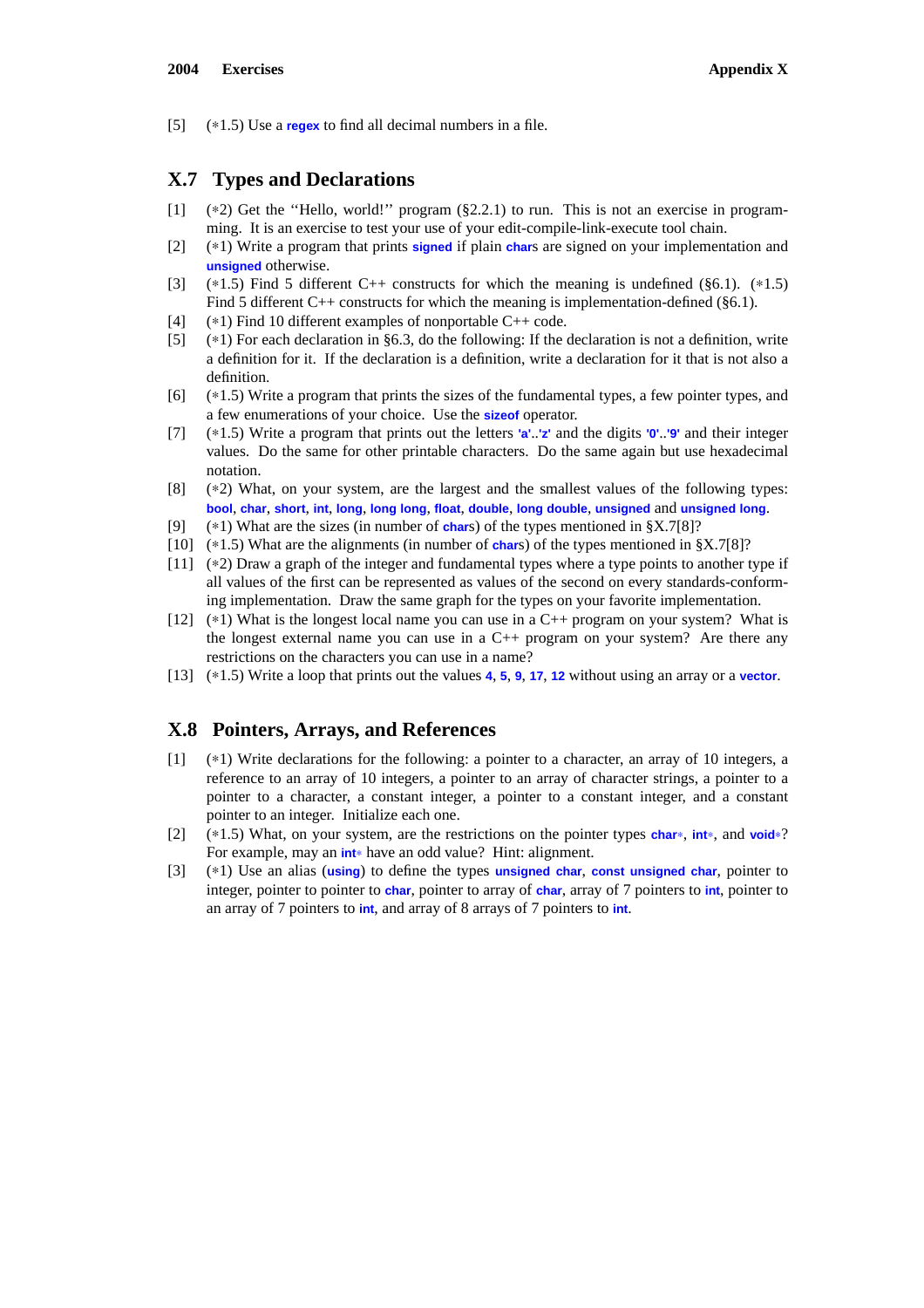- [4] (∗1) Given two **char**∗s pointing into an array, find and output the number of characters between the two pointed-to characters (zero if they point to the same element).
- [5] (∗1) Given two **int**∗s pointing into an array, find and output the number of **int**s between the two pointed-to **int**s (zero if they point to the same element).
- [6] (∗2) What happens when you read and write beyond the bounds of an array. Do a few experiments involving a global array of **int**s , a local array of **int**s, an array of **int**s allocated by **new**, and a member array of **int**s. Try reading and writing just beyond the end and far beyond the end. Try the same for just before and far before the beginning. See what happens for different optimizer levels. Then try hard never to do out-of-range access by mistake.
- [7] (∗1) Write a function that swaps (exchanges the values of) two integers. Use **int**∗ as the argument type. Write another swap function using **int&** as the argument type.
- [8] (∗1.5) What is the size of the array **str** in the following example:

**char str[] = "a short string";**

What is the length of the string **"a short string"**?

- [9] (∗1) Define functions **f(char)**, **g(char&)**, and **h(const char&)**. Call them with the arguments **'a'**, **49**, **3300**, **c**, **uc**, and **sc**, where **c** is a **char**, **uc** is an **unsigned char**, and **sc** is a **signed char**. Which calls are legal? Which calls cause the compiler to introduce a temporary variable?
- [10] (∗1) Define an array of strings in which the strings contain the names of the months. Print those strings. Pass the array to a function that prints those strings.
- [11] (∗2) Read a sequence of words from input. Use **Quit** as a word that terminates the input. Print the words in the order they were entered. Don't print a word twice. Modify the program to sort the words before printing them.
- [12] (∗2) Write a function that counts the number of occurrences of a pair of letters in a **string** and another that does the same in a zero-terminated array of **char** (a C-style string). For example, the pair **"ab"** appears twice in **"xabaacbaxabb"**.
- [13] (∗2) Run some tests to see if your compiler really generates equivalent code for iteration using pointers and iteration using indexing (§7.4.1). If different degrees of optimization can be requested, see if and how that affects the quality of the generated code.

#### **X.9 Structures, Unions, and Enumerations**

- [1] (∗1) Define a **struct** with a member of each of the types **bool**, **char**, **int**, **long**, **double**, and **long double**. Order the members so as to get the largest size of the **struct** and the smallest size of the **struct**.
- [2] (∗1.5) Define a table of the names of months of the year and the number of days in each month. Write out that table. Do this twice; once using an array of **char** for the names and an array for the number of days and once using an array of structures, with each structure holding the name of a month and the number of days in it.
- [3] (\*1.5) Find an example where it would make sense to use a name in its own initializer.
- [4] (∗1.5) Define a **struct Date** to keep track of dates. Provide functions that read **Date**s from input, write **Date**s to output, and initialize a **Date** with a date.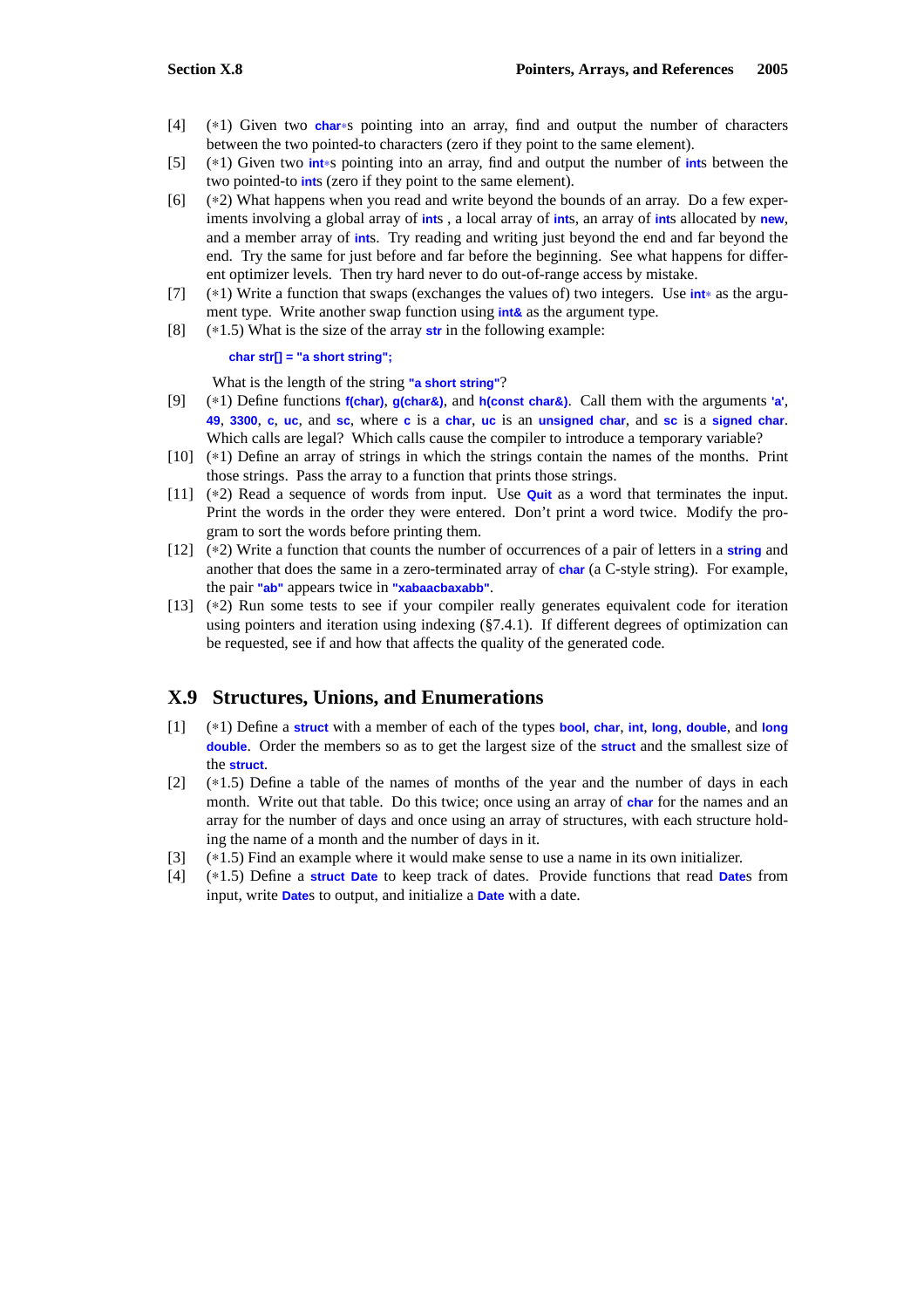[5] (∗2) Implement an **enum** called **Season** with enumerators **spring**, **summer**, **autumn**, and **winter**. Define operators **++** and **−−** for **Season**. Define input (**>>**) and output (**<<**) operations for **Season**, providing string values. Provide a way to control the mapping between **Season** values and their string representations. For example, I might want the strings to reflect the Danish names for the seasons. For further study, see Chapter 39.

#### **X.10 Statements**

[1] (∗1) Rewrite the following **for**-statement as an equivalent **while**-statement:

```
for (i=0; i!=max_length; i++)
     if (input_line[i] == '?')
     quest_count++;
```
Rewrite it to use a pointer as the controlled variable, that is, so that the test is of the form ∗**p=='?'.** Rewrite it to use a range-**for**.

[2] (\*1) See how your compiler reacts to these errors:

```
void f(int a, int b)
{
      if (a = 3) // ...
      if (a&077 == 0) // ...
      a := b+1;
}
```
Devise more simple errors and see how the compiler reacts.

[3] (\*1.5) What does the following example do?

```
void send(int∗ to, int∗ from, int count)
    // Duff 's device. Helpful comment deliberately deleted.
{
    int n = (count+7)/8;
    switch (count%8) {
    case 0: do { ∗to++ = ∗from++;
    case 7: ∗to++ = ∗from++;
    case 6: ∗to++ = ∗from++;
    case 5: ∗to++ = ∗from++;
    case 4: ∗to++ = ∗from++;
    case 3: ∗to++ = ∗from++;
    case 2: ∗to++ = ∗from++;
    case 1: ∗to++ = ∗from++;
        } while (−−n>0);
    }
}
```
Why would anyone write something like that? No, this is not recommended as good style.

[4] (∗2) Write a function **atoi(const char**∗**)** that takes a C-style string containing digits and returns the corresponding **int**. For example, **atoi("123")** is **123**. Modify **atoi()** to handle C++ octal and hexadecimal notation in addition to plain decimal numbers. Modify **atoi()** to handle the C++ character constant notation.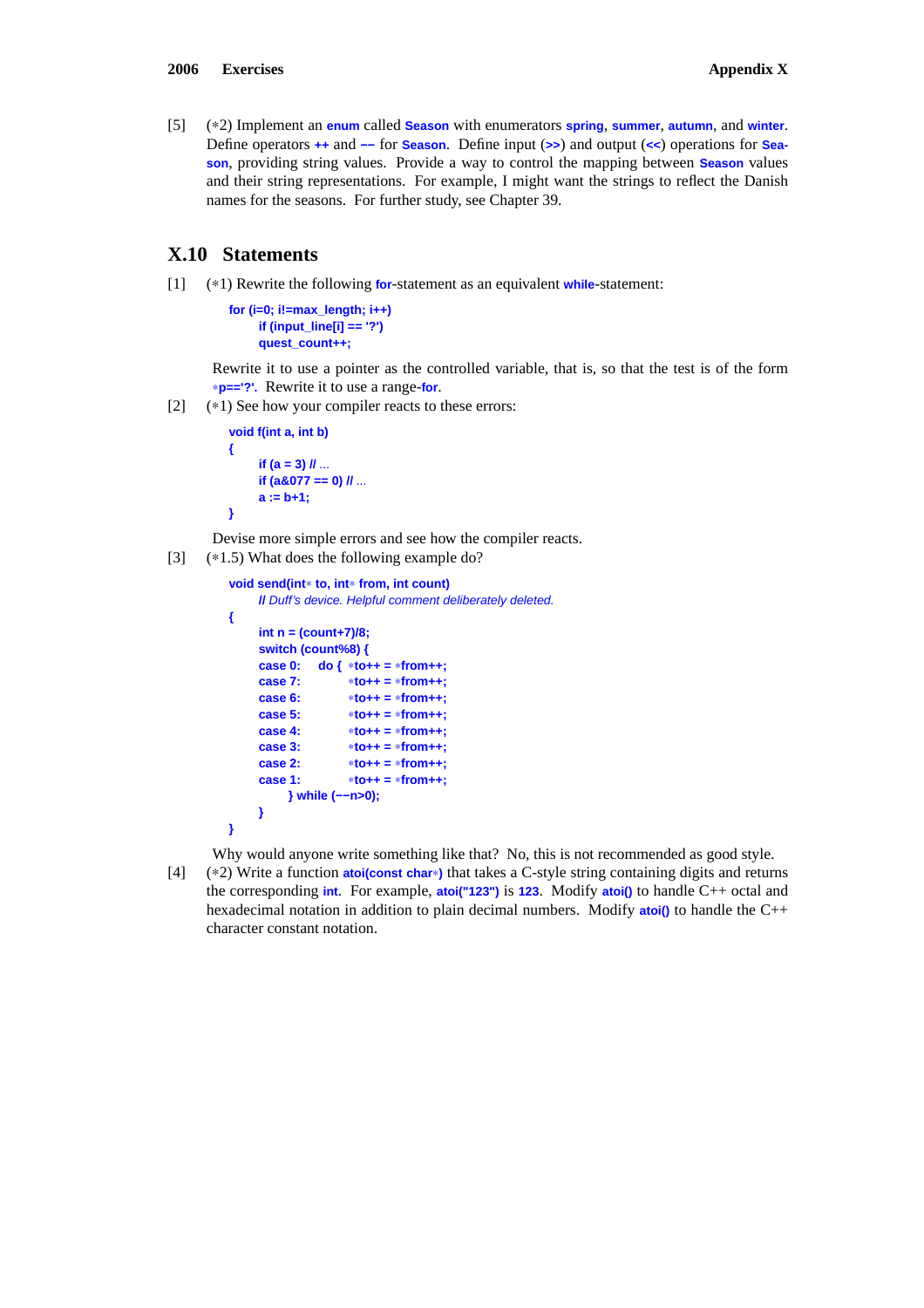- [5] (∗2) Write a function **itoa(int i, char b[])** that creates a string representation of **i** in **b** and returns **b**.
- [6] Modify **iota()** from the previous exercise to take an extra ''string length'' argument to make overflow less likely.
- [7] (∗2.5) Write a program that strips comments out of a C++ program. That is, read from **cin**, remove both **//** comments and **/**∗ ∗**/** comments, and write the result to **cout**. Do not worry about making the layout of the output look nice (that would be another, and much harder, exercise). Do not worry about incorrect programs. Beware of **//**, **/**∗, and ∗**/** in comments, strings, and character constants.
- [8] (∗2) Look at some programs to get an idea of the variety of indentation, naming, and commenting styles actually used.

#### **X.11 Expressions**

[1] (\*1) Fully parenthesize the following expressions:

```
a=b+c ∗ d << 2 & 8
a & 077 != 3
a == b || a == c && c < 5
c = x != 0
0 < i < 7f(1,2)+3
a = − 1 + + b −− − 5
a = b == c ++
a=b=c=0
a[4][2] ∗= ∗ b?c: ∗ d ∗ 2
a−b,c=d
```
- [2] (∗2) Read a sequence of possibly whitespace-separated (name,value) pairs, where the name is a single whitespace-separated word and the value is an integer or a floating-point value. Compute and print the sum and mean for each name and the sum and mean for all names. Hint: §10.2.8.
- [3] (\*1) Write a table of values for the bitwise logical operations (§11.1.1) for all possible combinations of **0** and **1** operands.
- [4] (∗2) Write 5 expressions for which the order of evaluation is undefined. Execute them to see what one or – preferably – more implementations do with them.
- [5] (\*1.5) What happens if you divide by zero on your system? What happens in case of overflow and underflow?
- [6] (∗1) Fully parenthesize the following expressions:
	- ∗**p++** ∗**−−p ++a−− (int**∗**)p−>m** ∗**p.m** ∗**a[i]**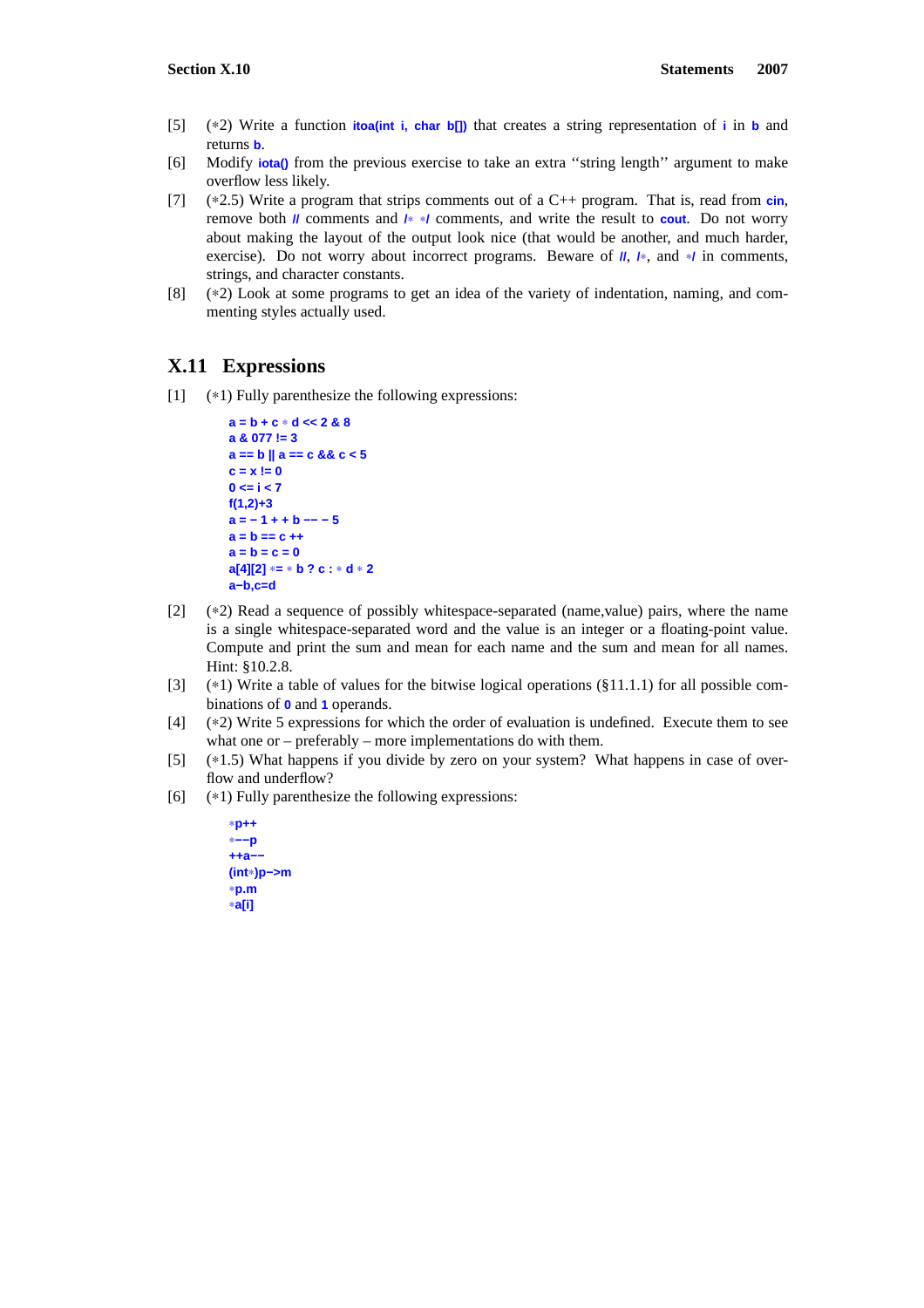- [7] (∗2) Implement and test these functions: **strlen()**, which returns the length of a C-style string; **strcpy()**, which copies a C-style string into another; and **strcmp()**, which compares two C-style strings. Consider what the argument types and return types ought to be. Then compare your functions with the standard library versions as declared in **<cstring>** (**<string.h>**) and as specified in §43.4.
- [8] (\*2) Modify the program from §X.11[3] to also compute the median.
- [9] (∗2) Write a function **cat()** that takes two C-style string arguments and returns a string that is the concatenation of the arguments. Use **new** to find store for the result.
- [10] (∗2) Write a function **rev()** that takes a C-style string argument and reverses the characters in it. That is, after **rev(p)** the last character of **p** will be the first, etc.
- [11] (\*2) Type in the calculator example and get it to work. Do not "save time" by using an already entered text. You'll learn most from finding and correcting ''little silly errors.''
- [12] (\*2) Modify the calculator to report line numbers for errors.
- [13] (\*3) Allow a user to define functions in the calculator. Hint: Define a function as a sequence of operations just as a user would have typed them. Such a sequence can be stored either as a character string or as a list of tokens. Then read and execute those operations when the function is called. If you want a user-defined function to take arguments, you will have to invent a notation for that.
- [14] (∗1.5) Convert the desk calculator to use a **symbol** structure instead of using the static variables **number\_value** and **string\_value**.
- [1] (∗1) Copy all even non-zero elements of an **int[]** into a **vector<int>**. Use a pointer and **++** for the traversal.

#### **X.12 Select Operations**

- [2] (∗2) Allocate so much memory using **new** that **bad\_alloc** is thrown. Report how much memory was allocated and how much time it took. Do this twice: once not writing to the allocated memory and once writing to each element.
- [3] Write a simple loop calculating a sum of elements (like **std::accumulate()**). Write it in a dozen or more ways using **for**-statements, range-**for** statements, the **for\_each()** algorithm, using indices, pointers, and iterators, using ''plain code'', function objects, and lambdas, and using different element types. See if you can find any performance differences between the different versions.
- [4] (∗2.5) Define an **apply(v,f)** that applies a function **f** to each element of **v** assumed to be a **vector<Shape**∗**>**. Test **apply()** with a a variety of functions, function objects, and lambdas. Note that by capturing variables from a lambda or storing values in a function object, you can call **Shape** functions that takes arguments without having to have **f()** take explicit arguments. Hint: there is a variety of ways of specifying **apply()**'s argument types; experiment.
- [5] (∗4) Find a program of a few thousand lines of code, preferably a program used for a realworld task, rather than an exercise solution. Count the number of casts (of all kinds). If not already done, classify all casts by turning them into named casts. Eliminate as many **static\_cast**s, **reinterpre\_cast**s, and **const\_cast**s as possible. This will most likely involve adding specific type conversion functions, templates, etc.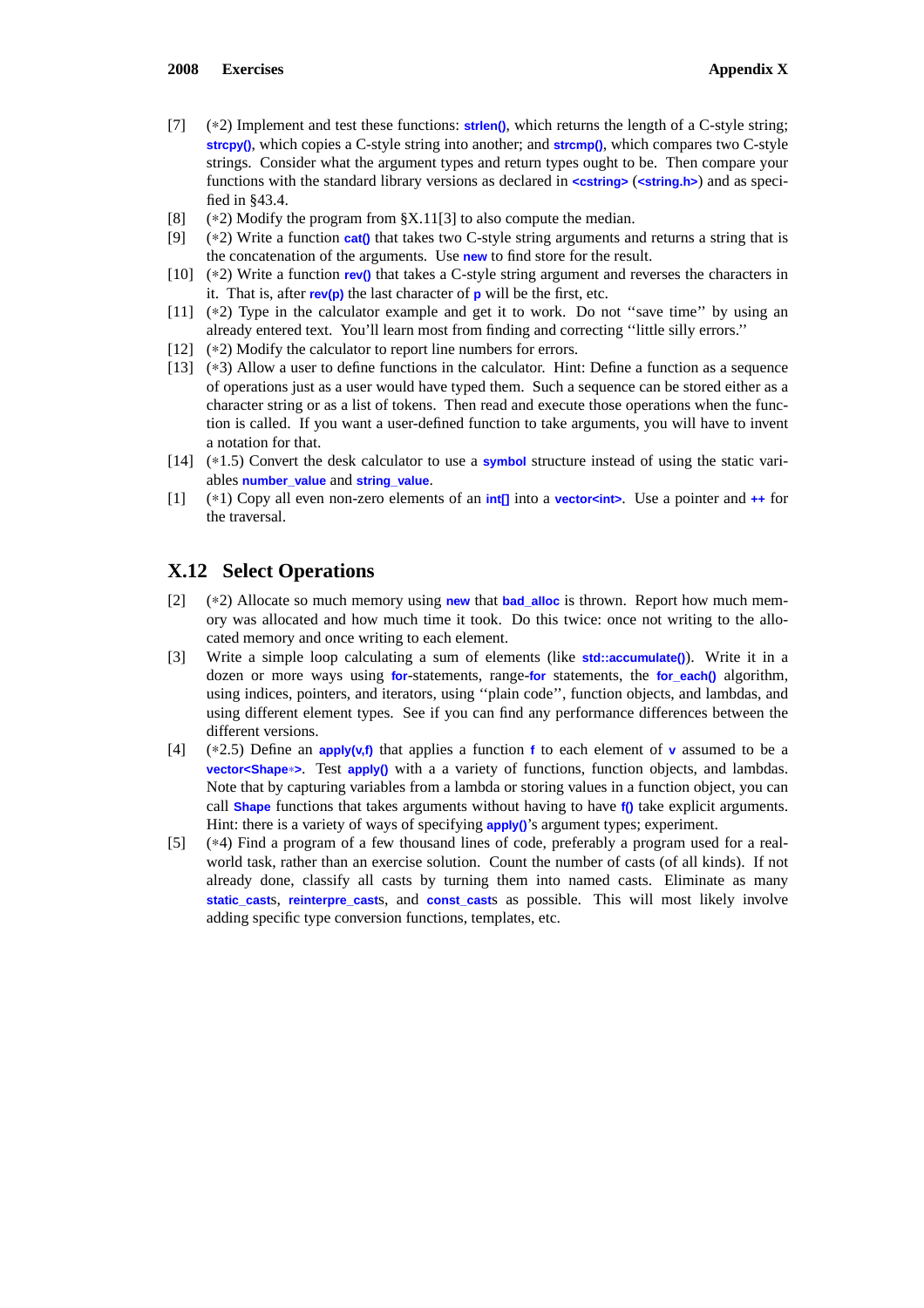### **X.13 Functions**

- [1] (∗1) Write declarations for the following: a function taking arguments of type pointer to character and reference to integer and returning no value; a pointer to such a function; a function taking such a pointer as an argument; and a function returning such a pointer. Write the definition of a function that takes such a pointer as an argument and returns its argument as the return value. Hint: Use a type alias (**using**).
- [2] (\*1) What does the following mean? What would it be good for?

#### **using riffi = int (&) (int, int);**

- [3] (\*1.5) Write a program like "Hello, world!" that takes a name as a command-line argument and writes ''Hello, *name* **!**''. Modify this program to take any number of names as arguments and to say hello to each.
- [4] (∗1.5) Write a program that reads an arbitrary number (possibly limited to some maximum number) of files whose names are given as command-line arguments and writes them one after another on **cout**. Because this program concatenates its arguments to produce its output, you might call it **cat**.
- [5] (∗2) Convert a small C program to C++. Modify the header files to declare all functions called and to declare the type of every argument. Where possible, replace **#define**s with **enum**, **const**, **constexpr**, or **inline**. Remove **extern** declarations from **.cpp** files and if necessary convert all function definitions to C++ function definition syntax. Replace calls of **malloc()** and **free()** with **new** and **delete**. Remove unnecessary casts.
- [6] (∗2) Modify the result of §X.13[5] by eliminating arrays and ''naked'' **new**s and **delete**s. Hint: **vector** and **array**.
- [7] (∗2) Implement **ssor t()** (§12.5) using a more efficient sorting algorithm. Hint: **sor t()** and **qsor t()**.
- [8] (\*2.5) Consider:

```
struct Tnode {
     string word;
     int count;
     Tnode∗ left;
     Tnode∗ right;
```

```
};
```
Write a function for entering new words into a tree of **Tnode**s. Write a function to write out a tree of **Tnode**s. Write a function to write out a tree of **Tnode**s with the words in alphabetical order. Modify **Tnode** so that it stores (only) a pointer to an arbitrarily long word stored as an array of characters on free store using **new**. Modify the functions to use the new definition of **Tnode**.

- [9] (\*2.5) Write a function to invert a two-dimensional array. Hint: §7.4.2.
- [10] (∗2) Write an encryption program that reads from **cin** and writes the encoded characters to **cout**. You might use this simple encryption scheme: the encrypted form of a character **c** is **cˆkey[i]**, where **key** is a string passed as a command-line argument. The program uses the characters in **key** in a cyclic manner until all the input has been read. Re-encrypting encoded text with the same key produces the original text. If no key (or a null string) is passed, then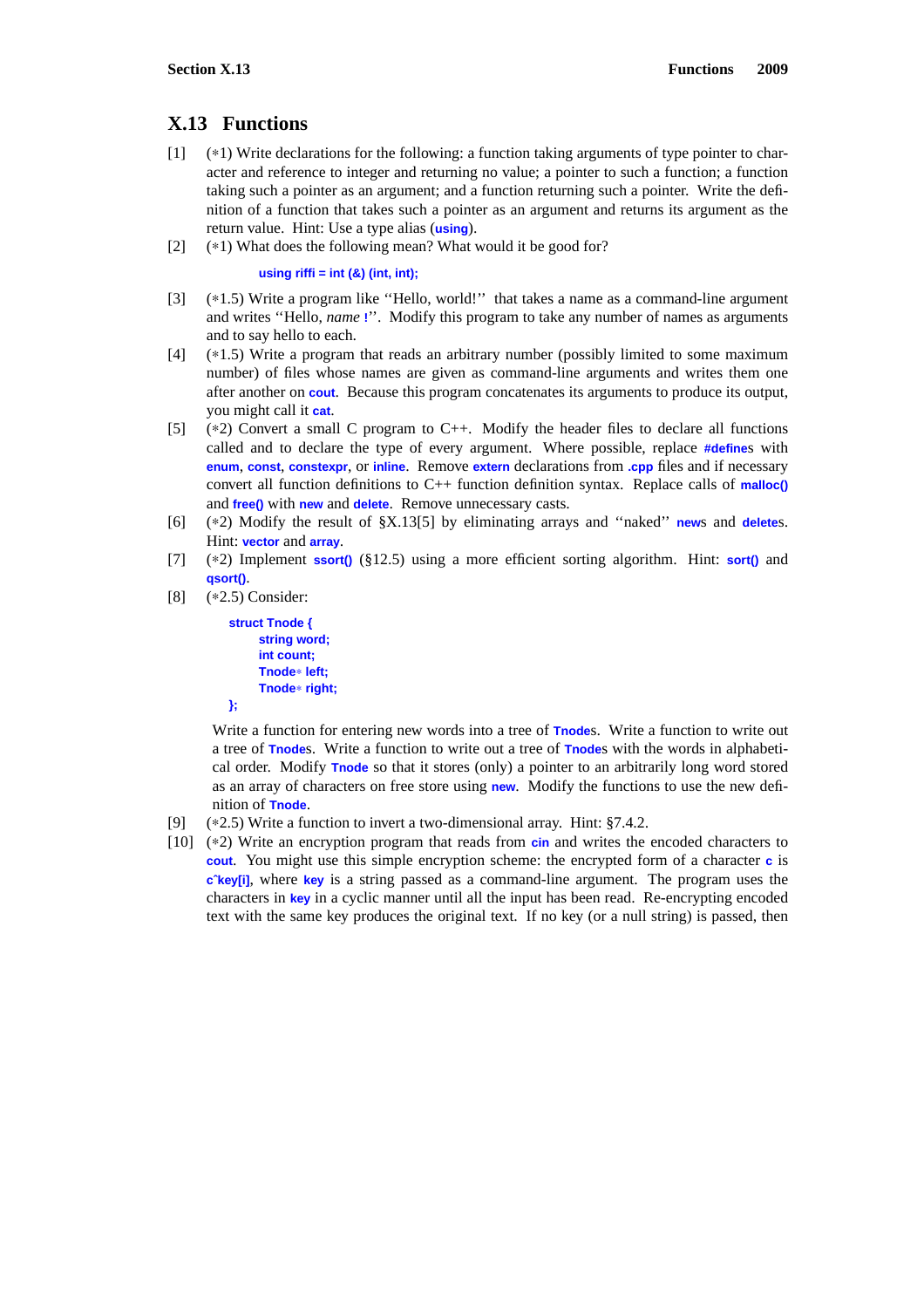no encryption is done.

- [11] (∗3.5) Write a program to help decipher messages encrypted with the method described in §X.13[9] without knowing the key. Hint: See David Kahn: *The Codebreakers*, Macmillan, 1967, New York, pp. 207-213.
- [12] (∗2) Without using copy and paste, implement and test TEA (the Tiny Encryption Algorithm). D.J. Wheeler and R.M. Needham: *TEA, a tiny encryption algorithm*. Lecture Notes in Computer Science 1008: 363366. http://143.53.36.235:8080/tea.htm.
- [13] (\*1) How would you choose names for pointer to function types defined using a type alias?
- [14] (\*2) Look at some programs to get an idea of the diversity of styles of names actually used. How are uppercase letters used? How is the underscore used? When are short names such as **i** and **x** used?
- [15] (\*1) What is wrong with these macro definitions?

**#define PI = 3.141593; #define MAX(a,b) a>b?a:b #define fac(a) (a)**∗**fac((a)−1)**

- [16] (\*3) Write a macro processor that defines and expands simple macros (like the C preprocessor does). Read from **cin** and write to **cout**. At first, don't try to handle macros with arguments. Hint: The desk calculator (§10.2) contains a symbol table and a lexical analyzer that you could modify.
- [17] (∗3) Write an **error** function that takes a **printf**-style format string containing **%s**, **%c**, and **%d** directives and an arbitrary number of arguments. Don't use **printf()**. Look at §43.3 if you don't know the meaning of **%s**, **%c**, and **%d**. Use **<cstdarg>**.
- [18] (∗2) Implement a useful subset of **print()** from §12.2.5.
- [19] (\*2) Add functions such as **sqrt()**,  $log($ ), and  $sin($ ) to the desk calculator from §10.2. Hint: Predefine the names and call the functions through an array of pointers to functions. Don't forget to check the arguments in a function call.
- [20] (\*1) Write a factorial function that does not use recursion.
- [21] (∗2) Write functions to add one day, one month, and one year to a **Date** as defined in §X.9[4]. Write a function that gives the day of the week for a given **Date**. Write a function that gives the **Date** of the first Monday following a given **Date**.

#### **X.14 Exception Handling**

- [1] (∗3) Write a **Checked\_ptr<T>** that uses exceptions to signal run-time errors for a pointer supposed to point to an element of an array (or one-beyond-the-end-of the array).
- [2] (∗3) Write a function that searches a binary tree of nodes based on a **char**∗ field for a match. If a node containing **hello** is found, **find("hello")** will return a pointer to that node. Use an exception to indicate ''not found.''
- [3] (∗3) Define a class **Int** that acts exactly like the built-in type **int**, except that it throws exceptions rather than overflowing or underflowing.
- [4] (\*2.5) Take the basic operations for opening, closing, reading, and writing from the C interface to your operating system and provide equivalent  $C++$  functions that call the C functions but throw exceptions in case of errors.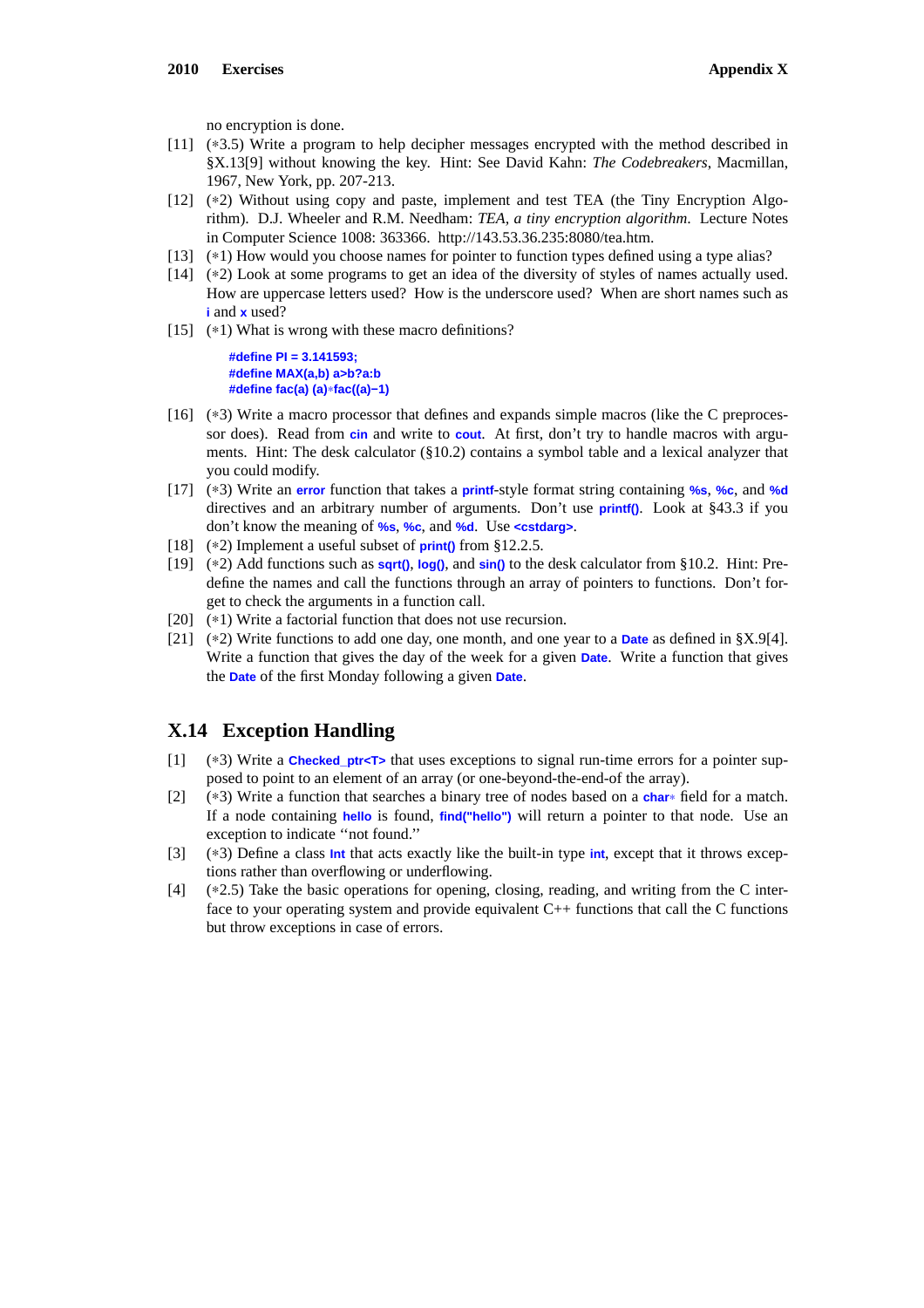- [5] (\*2.5) Write a complete **Vector** template with **Range** and **Size** exceptions.
- [6] (∗1) Write a loop that computes the sum of a **Vector** as defined in §X.14[5] without examining the size of the **Vector**. Why is this a bad idea?
- [7] (∗2.5) Consider using a class **Exception** as the base of all classes used as exceptions. What should it look like? How should it be used? What good might it do? What disadvantages might result from a requirement to use such a class?
- [8] (\*1) Given:

**int main() { /\*** *...* **\*/ }**

Change it so that it catches all exceptions thrown from the **...**, turns them into error messages, and **abort**()s.

- [9] (\*2) Write a class or template suitable for implementing callbacks.
- [10] (∗2) Write a program consisting of functions calling each other to a calling depth of 10. Give each function an argument that determines at which level an exception is thrown. Have **main()** catch these exceptions and print out which exception is caught. Don't forget the case in which an exception is caught in the function that throws it.
- [11] (∗2) Modify the program from §X.14[10] to measure if there is a difference in the cost of catching exceptions depending on where in the function call stack the exception is thrown. Add a string object to each function and measure again.
- [12] (\*2) Write a function that either returns a value or that throws that value based on an argument. Measure the difference in run-time between the two ways.
- [13] (∗2) Modify the calculator version from §X.15[2] to use exceptions. Keep a record of the mistakes you make. Suggest ways of avoiding such mistakes in the future.
- [14] (∗2.5) Write **plus()**, **minus()**, **multiply()**, and **divide()** functions that check for possible overflow and underflow and that throw exceptions if such errors happen.
- [15] (\*2) Modify the calculator to use the functions from §X.14[14].

#### **X.15 Namespaces**

- [1] (∗2) Take some not-too-large program that uses at least one library that does not use namespaces and modify it to use a namespace for that library.
- [2] (∗2.5) Modify the desk calculator program into a module with a simple interface specifying calls and potential errors. Don't expose implemetation details to users. Don't make it easy for users to supply bad data. Don't use any global *using-directive*s. Keep a record of the mistakes you made. Suggest ways of avoiding such mistakes in the future.

## **X.16 Files**

- [1] (∗2) Find where the standard library headers are kept on your system. List their names. Are any nonstandard headers kept together with the standard ones? Can any nonstandard headers be **#include**d using the **<>** notation?
- [2] (\*2) Where are the headers for nonstandard "foundation" libraries kept?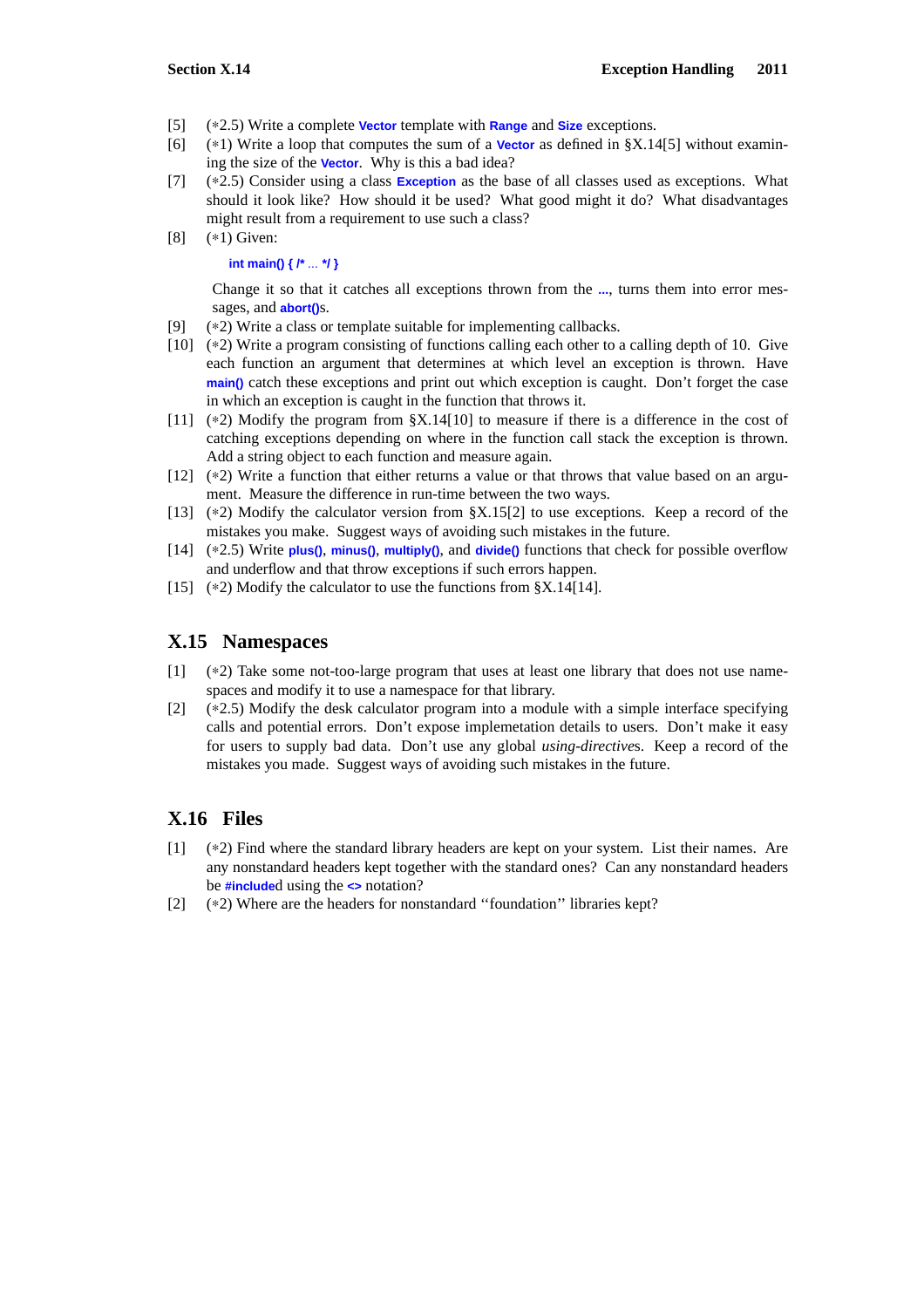- [3] (∗2.5) Write a program that reads a source file and writes out the names of files **#include**d. Indent file names to show files **#included** by included files. Try this program on some real source files (to get an idea of the amount of information included).
- [4] (∗3) Modify the program from the previous exercise to print the number of comment lines, the number of non-comment lines, and the number of non-comment, whitespace-separated words for each file **#include**d.
- [5] (∗2.5) An external include guard is a construct that tests outside the file it is guarding and **include**s only once per compilation. Define such a construct, devise a way of testing it, and discuss its advantages and disadvantages compared to the include guards described in §15.3.3. Is there any significant run-time advantage to external include guards on your system?
- [6] (∗3) How is dynamic linking achieved on your system? What restrictions are placed on dynamically linked code? What requirements are placed on code for it to be dynamically linked?
- [7] (\*3) Open and read 100 files containing 1500 characters each. Open and read one file containing 150,000 characters. Is there a performance difference? What is the highest number of files that can be simultaneously open on your system? Consider these questions in relation to the use of **#include** files.
- [8] (∗2) Modify the desk calculator so that it can be invoked from **main()** or from other functions as a simple function call.
- [9] (∗2) Draw the ''module dependency diagrams'' (§15.3.2) for the version of the calculator that used **error()** instead of exceptions (§14.2.2).

## **X.17 Classes**

- [1] (∗1) Find the error in **Date::add\_year()** in §16.2.3. Then find two additional errors in the version in §16.2.10.
- [2] (∗2.5) Complete and test **Date**. Reimplement it with ''number of days after 1/1/1970'' representation.
- [3] (∗2) Find a **Date** class that is in commercial use. Critique the facilities it offers. If possible, then discuss that **Date** with a real user.
- [4] (∗2) Define a class **Histogram** that keeps count of numbers in some intervals specified as arguments to **Histogram**'s constructor. Provide functions to print out the histogram. Handle out-of-range values.
- [5] (∗2.5) Complete class **Table** to hold (name,value) pairs. Then modify the desk calculator program from §10.2 to use class **Table** instead of **map**. Compare and contrast the two versions.
- [6] (∗2) Rewrite **Tnode** from §X.13[8] as a class with constructors, destructors, etc. Define a tree of **Tnode**s as a class with constructors, destructors, etc.
- [7] (∗3) Define, implement, and test a set of integers, class **Intset**. Provide union, intersection, and symmetric difference operations.
- [8] (∗1.5) Modify class **Intset** into a set of nodes, where **Node** is a structure you define.
- [9] (∗3) Define a class for analyzing, storing, evaluating, and printing simple arithmetic expressions consisting of integer constants and the operators **+**, **−**, ∗, and **/**. The public interface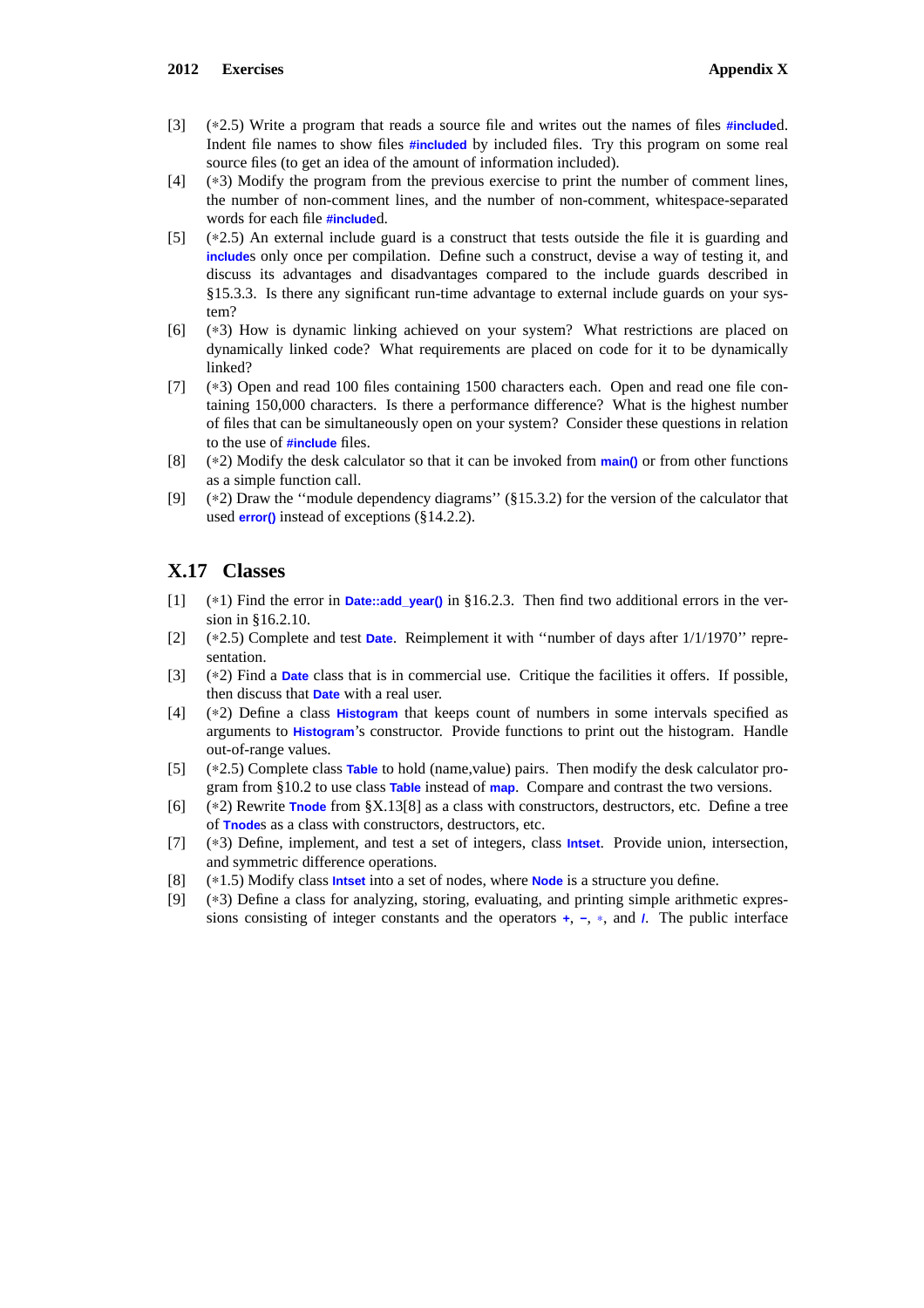should look like this:

```
class Expr {
     // ...
public:
     Expr(const char∗);
     int eval();
     void print();
};
```
The string argument for the constructor **Expr::Expr()** is the expression. The function **Expr::eval()** returns the value of the expression, and **Expr::print()** prints a representation of the expression on **cout**. A program might look like this:

```
Expr x("123/4+123∗4−3");
cout << "x = " << x.eval() << "\n";
x.print();
```
Define class **Expr** twice: once using a linked list of nodes as the representation and once using a character string as the representation. Experiment with different ways of printing the expression: fully parenthesized, postfix notation, assembly code, etc.

- [10] (∗2) Define a class **Char\_queue** so that the public interface does not depend on the representation. Implement **Char\_queue** (a) as a linked list and (b) as a vector. Do not worry about concurrency.
- [11] (∗3) Design a symbol table class and a symbol table entry class for some language. Have a look at a compiler for that language to see what the symbol table really looks like.
- [12] (∗2) Modify the expression class from §X.17[11] to handle variables and the assignment operator **=**. Use the symbol table class from §X.17[11].
- [13] (\*1) Given this program:

**#include <iostream>**

```
int main()
{
     std::cout << "Hello, world!\n";
}
```
modify it to produce this output:

**Initialize Hello, world! Clean up**

Do not change **main()** in any way.

[14] (∗2) Define two classes, each with a **static** member, so that the construction of each **static** member involves a reference to the other. Where might such constructs appear in real code? How can these classes be modified to eliminate the order dependence in the constructors?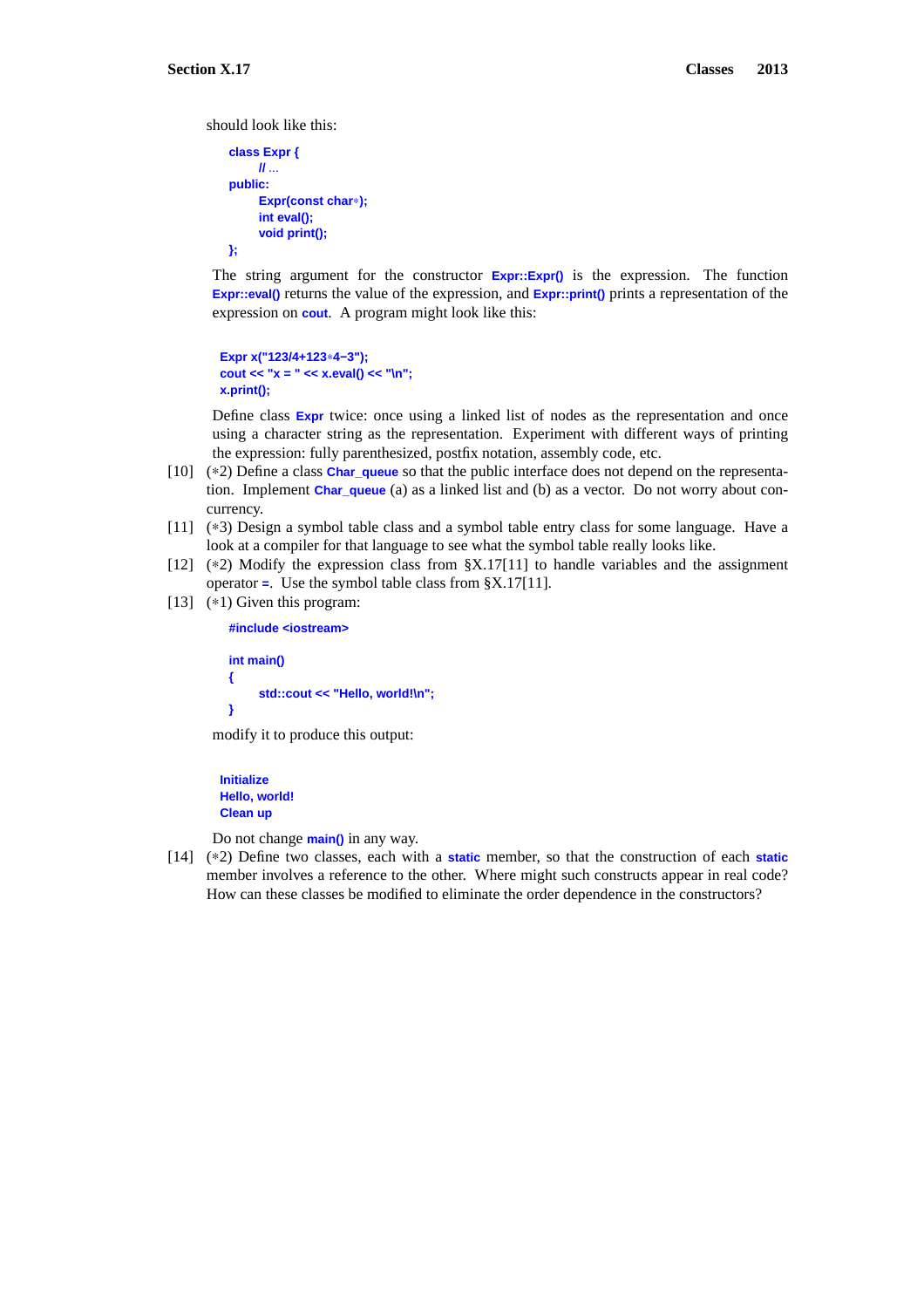- [15] (∗2.5) Compare class **Date** (§16.3) with your solution to §X.9[4] and §X.13[21]. Discuss errors found and likely differences in maintenance of the two solutions.
- [16] (∗3) Write a function that, given an **istream** and a **vector<string>**, produces a **map<string,vector<int> >** holding each string and the numbers of the lines on which the string appears. Run the program on a text-file with no fewer than 1,000 lines looking for no fewer than 10 words.

#### **X.18 Construction, Cleanup, Copy, and Move**

- [1] (∗2) Implement the functions of the ''cannonical complete class'' **X** from §17.1 to do noting but print out their name and the address of their object (and of their argument where applicable). Now test **X** by defining variables, members, objects on the free store, passing arguments, etc.
- [2] (∗2) Define a resource handle, a ''smart pointer'' that holds a pointer to an object on the free store passed as an argument to a constructor. ''Forget'' to define copy operations. Now test the handle by defining variables, members, objects on the free store, passing arguments, etc., and see where leaks occur.
- [3] (∗1.5) When do you need a constructor? When do memberwise construction suffice? When is memberwise construction preferable?
- [4] (∗1) Design, implement and test a **Vector** class with an initializer-list constructor and no constructor that takes a integer as a size. Instead, give it a constructo that takes a **Count** type, so that you can't get ambiguities between and integer number of elements and an integer element value.
- [5] (∗3) Write an extremely simple document editor with only three commands: ''Insert a **string** as line number n," "delete line n," and "undo the last (non-undo) operation." In addition, provide a cursor to a character in the document (or one beyond the last character) that can be moved forwards and backwards. Do not let any command lead to an invalid cursor. Hint: §17.5.1.3.
- [6] (∗3) Implement a simple **Matrix** along the lines of the one in §17.5.2. Measure the performance of an addition of 1000-by-1000 matrices with and without move operations. If you did not have the option of adding move operations, what would you do?

#### **X.19 Overloading**

[1] (\*2) In the following program, which conversions are used in each expression?

```
struct X {
     int i;
     X(int);
     X operator+(int);
};
```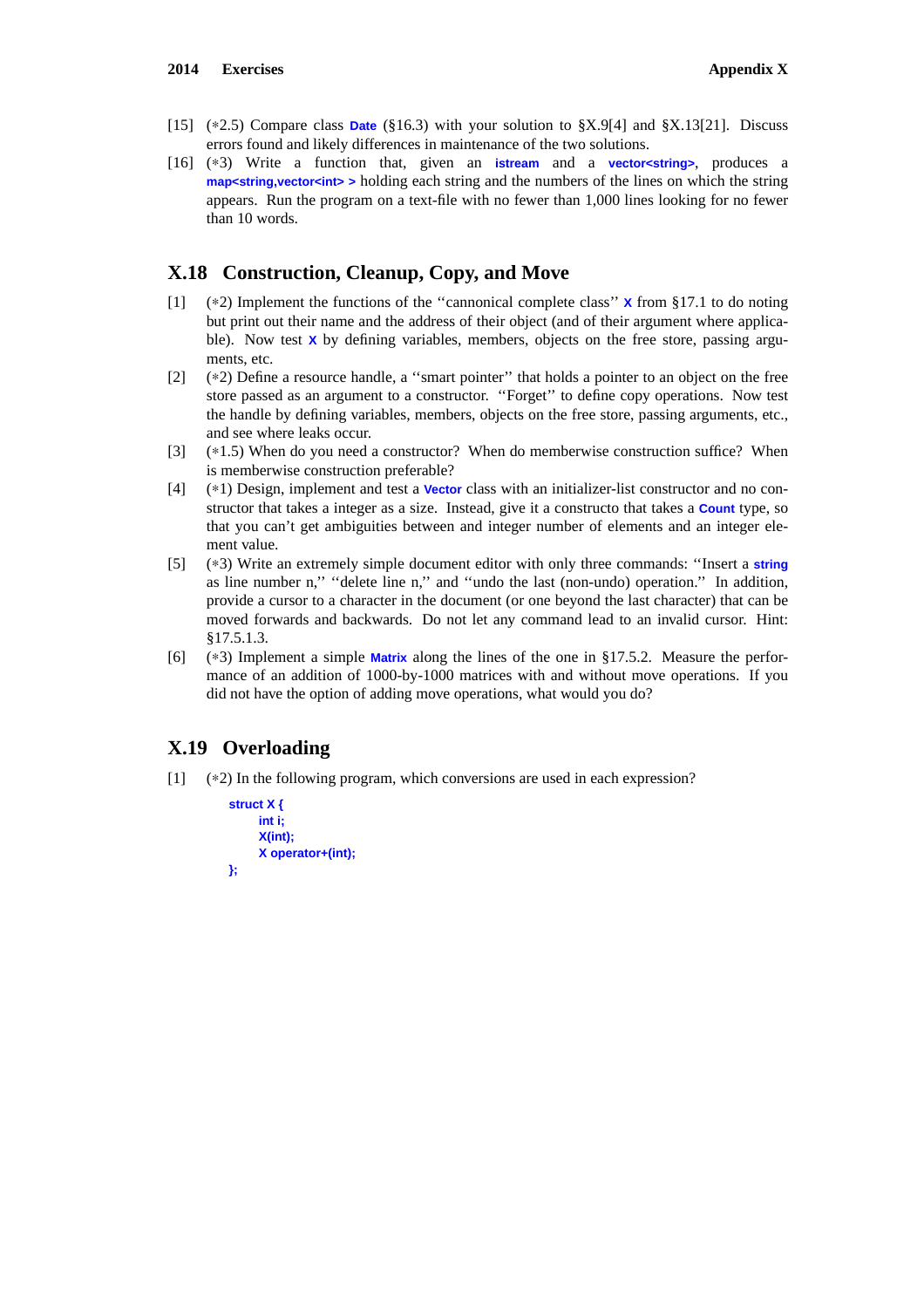```
struct Y {
     int i;
     Y(X);
     Y operator+(X);
     operator int();
};
extern X operator∗(X, Y);
extern int f(X);
X x = 1;
Y y = x;
int i = 2;
int main()
{
     i + 10;
     y + 10;
     y + 10 ∗ y;
     x + y + i;
     x ∗ x + i;
     f(7);
     f(y);
     y + y;
     106 + y;
}
```
Modify the program so that it will run and print the values of each legal expression.

- [2] (∗2) Complete and test class **String** from §19.3.
- [3] (∗2) Define a class **INT** that behaves exactly like an **int**. Hint: Define **INT::operator int()**.
- [4] (∗1) Define a class **RINT** that behaves like an **int** except that the only operations allowed are **+** (unary and binary), **−** (unary and binary), ∗, **/**, and **%**. Hint: Do not define **RINT::operator int()**.
- [5] (∗3) Define a class **LINT** that behaves like a **RINT**, except that it has at least 64 bits of precision.
- [6] (∗4) Define a class implementing arbitrary precision arithmetic. Test it by calculating the factorial of **1000**. Hint: You will need to manage storage in a way similar to what was done for class **String**.
- [7] (∗2) Write a program that has been rendered unreadable through use of operator overloading and macros. An idea: Define **+** to mean **−** and vice versa for **INTs**. Then, use a macro to define **int** to mean **INT**. Redefine popular functions using reference type arguments. Writing a few misleading comments can also create great confusion.
- [8] (∗3) Swap the result of §X.19[7] with a friend. Without running it, figure out what your friend's program does. When you have completed this exercise, you'll know what to avoid.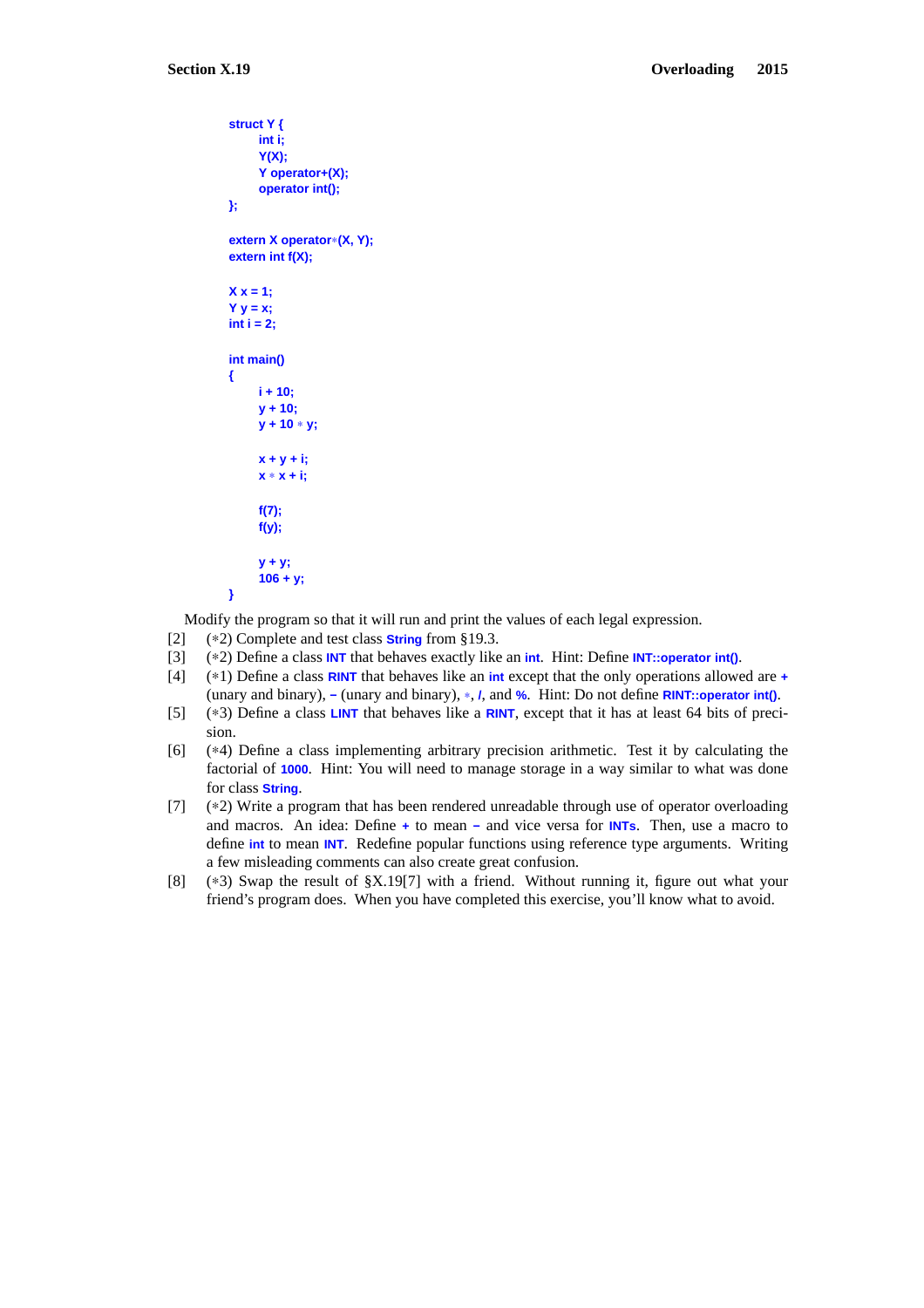- [9] (∗2) Define a type **Vec4** as a vector of four **float**s. Define **operator[]** for **Vec4**. Define operators **+**, **−**, ∗, **/**, **=**, **+=**, **−=**, ∗**=**, and **/=** for combinations of vectors and floating-point numbers.
- [10] (∗3) Define a class **Mat4** as a vector of four **Vec4**s. Define **operator[]** to return a **Vec4** for **Mat4**. Define the usual matrix operations for this type. Define a function doing Gaussian elimination for a **Mat4**.
- [11] (∗2) Define a class **Vector** similar to **Vec4** but with the size given as an argument to the constructor **Vector::Vector(int)**.
- [12] (∗3) Define a class **Matrix** similar to **Mat4** but with the dimensions given as arguments to the constructor **Matrix::Matrix(int,int)**.
- [13] (\*1) Given two structures:

```
struct S { int x, y; };
struct T { char∗ p; char∗ q; };
```
write a class **C** that allows the use of **x** and **p** from some **S** and **T**, much as if **x** and **p** had been members of **C**. Hint: pointer to member.

- [14] (∗1.5) Define a class **Index** to hold the index for an exponentiation function **mypow(double,Index)**. Find a way to have **2**∗∗**I** call **mypow(2,I)**.
- [15] (\*2) Define a class **Imaginary** to represent imaginary numbers. Define class **Complex** based on that. Implement the fundamental arithmetic operators. Define **i** as a user-defined literal suffix meaning ''imaginary.''

#### **X.20 Special Operations**

- [1] (∗2) Complete class **Ptr** from §19.2.4 and test it. To be complete, **Ptr** must have at least the operators ∗, **−>**, **=**, **++**, and **−−** defined. Do not cause a run-time error until a wild pointer is actually dereferenced.
- [2] (∗2) Define an external iterator for class **String**:

```
class String_iter {
    // refer to string and string element
public:
    String_iter(String& s); // iterator for s
    char& next(); // reference to next element
```
**//** *more operations of your choice*

**};**

Compare this in utility, programming style, and efficiency to having an internal iterator for **String** (that is, a notion of a current element for the **String** and operations relating to that element).

- [3] (∗1.5) Provide a substring operator for a string class by overloading **()**. What other operations would you like to be able to do on a string?
- [4] (∗3) Design class **String** so that the substring operator can be used on the left-hand side of an assignment. First, write a version in which a string can be assigned to a substring of the same length. Then, write a version in which the lengths may differ.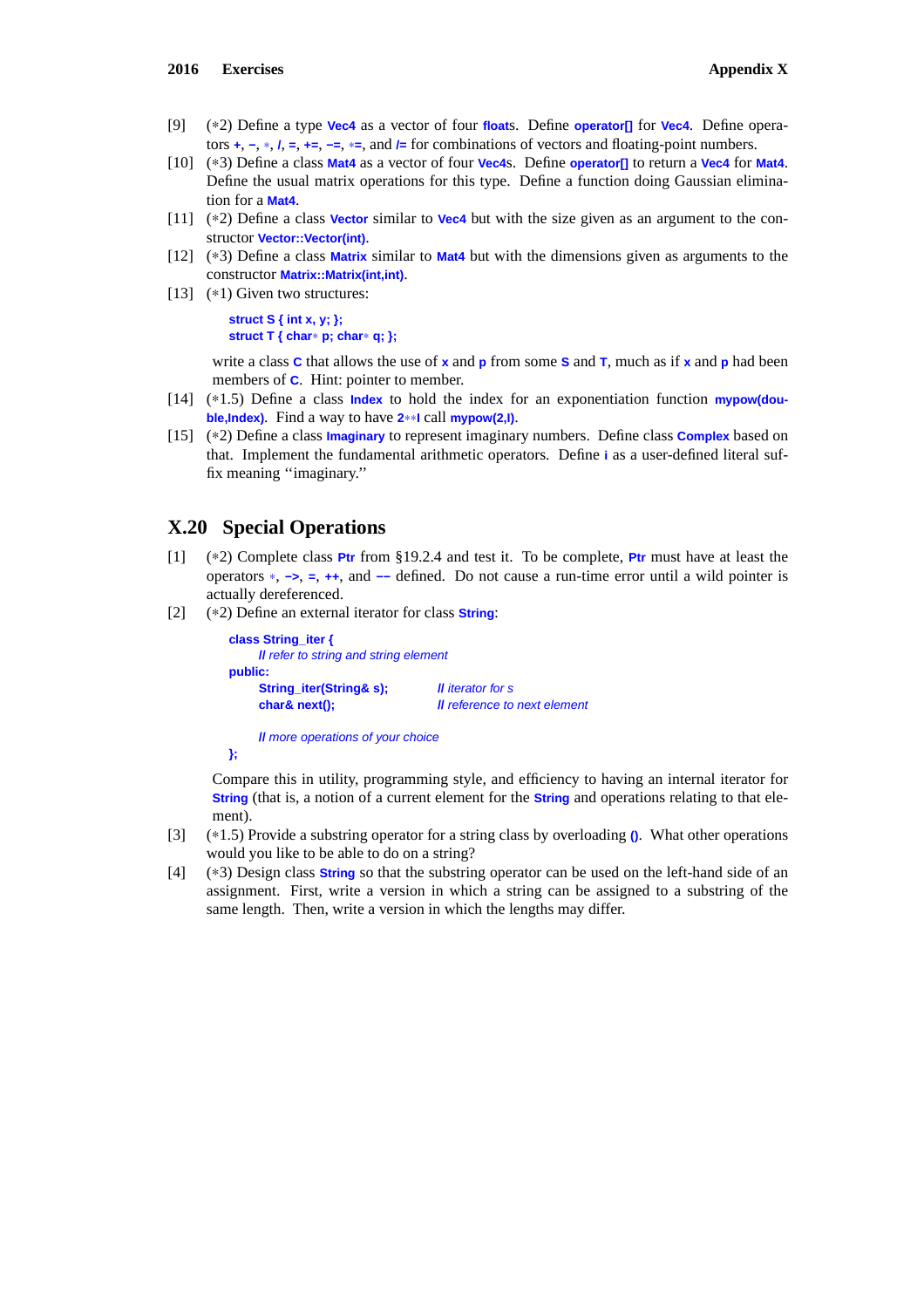- [5] (∗2) Define an operation for **String** that produces a C-string representation of its value. Discuss the pros and cons of having that operation as a conversion operator. Discuss alternatives for allocating the memory for that C-string representation.
- [6] (∗2.5) Define and implement a simple regular expression pattern match facility for class **String**.
- [7] (∗1.5) Modify the pattern match facility from §X.20[6] to work on the standard library **string**. Note that you cannot modify the definition of **string**.

#### **X.21 Derived Classes**

```
[1] (*1) Define
```

```
class Base {
public:
     vir tual void iam() { cout << "Base\n"; }
};
```
Derive two classes from **Base**, and for each define **iam()** to write out the name of the class. Create objects of these classes and call **iam()** for them. Assign pointers to objects of the derived classes to **Base**∗ pointers and call **iam()** through those pointers.

- [2] (∗3.5) Implement a simple graphics system using whatever graphics facilities are available on your system (if you don't have a good graphics system or have no experience with one, you might consider a simple ''huge bit ASCII implementation'' where a point is a character position and you write by placing a suitable character, such as ∗ in a position): **Window(n,m)** creates an area of size  $n$  times  $m$  on the screen. Points on the screen are addressed using  $(x,y)$ coordinates (Cartesian). A **Window w** has a current position **w.current()**. Initially, **current** is **Point(0,0)**. The current position can be set by **w.current(p)** where **p** is a **Point**. A **Point** is specified by a coordinate pair: **Point(x,y)**. A **Line** is specified by a pair of **Point**s: **Line(w.current(),p2);** class **Shape** is the common interface to **Dot**s, **Line**s, **Rectangle**s, **Circle**s, etc. A **Point** is not a **Shape**. A **Dot**, **Dot(p)** can be used to represent a **Point p** on the screen. A **Shape** is invisible unless **draw()**n. For example: **w.draw(Circle(w.current(),10))**. Every **Shape** has 9 contact points: **e** (east), **w** (west), **n** (north), **s** (south), **ne**, **nw**, **se**, **sw**, and **c** (center). For example, **Line(x.c(),y.nw())** creates a line from **x**'s center to **y**'s top left corner. After **draw()**ing a **Shape** the current position is the **Shape**'s **se().** A **Rectangle** is specified by its bottom left and top right corner: **Rectangle(w.current(),Point(10,10))**. As a simple test, display a simple ''child's drawing of a house'' with a roof, two windows, and a door.
- [3] (∗2) Important aspects of a **Shape** appear on the screen as a set of line segments. Implement operations to vary the appearance of these segments: **s.thickness(n)** sets the line thickness to **0, 1**, **2**, or **3**, where **2** is the default and **0** means invisible. In addition, a line segment can be **solid**, **dashed**, or **dotted**. This is set by the function **Shape::outline()**.
- [4] (∗2.5) Provide a function **Line::arrowhead()** that adds arrow heads to an end of a line. A line has two ends and an arrowhead can point in two directions relative to the line, so the argument or arguments to **arrowhead**() must be able to express at least four alternatives.
- [5] (∗3.5) Make sure that points and line segments that fall outside the **Window** do not appear on the screen. This is often called ''clipping.'' As an exercise only, do not rely on the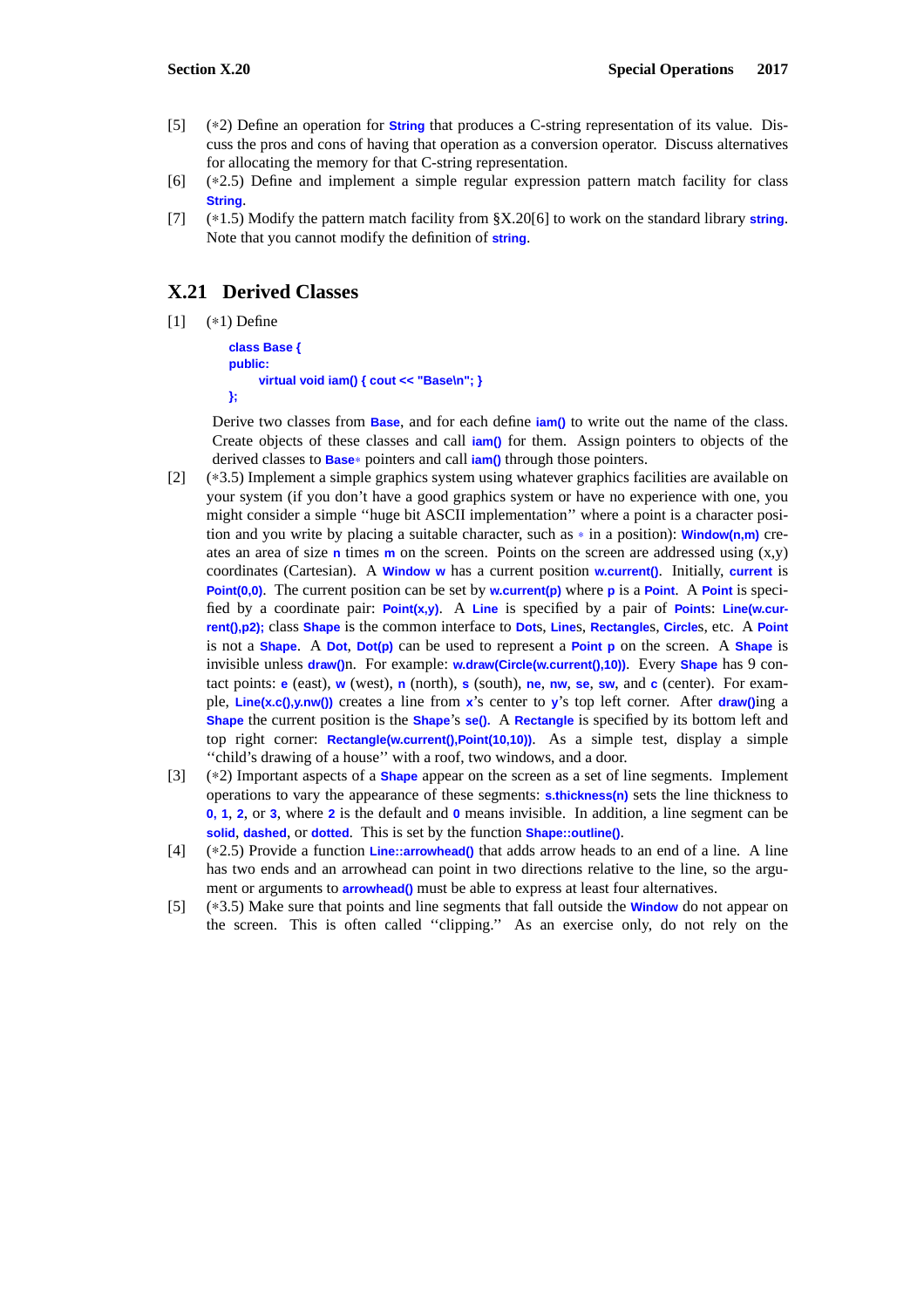implementation graphics system for this.

- [6] (∗2.5) Add a **Te xt** type to the graphics system. A **Te xt** is a rectangular **Shape** displaying characters. By default, a character takes up one coordinate unit along each coordinate axis.
- [7] (∗2) Define a function that draws a line connecting two shapes by finding the two closest ''contact points'' and connecting them.
- [8] (∗3) Add a notion of color to the simple graphics system. Three things can be colored: the background, the inside of a closed shape, and the outlines of shapes.
- [9] (\*2) Consider:

```
class Char_vec {
     int sz;
     char element[1];
public:
     static Char_vec∗ new_char_vec(int s);
     char& operator[](int i) { return element[i]; }
     // ...
};
```
Define **new\_char\_vec()** to allocate contiguous memory for a **Char\_vec** object so that the elements can be indexed through **element** as shown. Under what circumstances does this trick cause serious problems?

- [10] (∗2.5) Given classes **Circle**, **Square**, and **Triangle** derived from a class **Shape**, define a function **intersect()** that takes two **Shape**∗ arguments and calls suitable functions to determine if the two shapes overlap. It will be necessary to add suitable (virtual) functions to the classes to achieve this. Don't bother to write the code that checks for overlap; just make sure the right functions are called. This is commonly referred to as *double dispatch* or a *multi-method*.
- [11] (∗5) Design and implement a library for writing event-driven simulations. Hint: **<task.h>**. However, that is an old program, and you can do better. There should be a class **task**. An object of class **task** should be able to save its state and to have that state restored (you might define **task::save()** and **task::restore()**) so that it can operate as a coroutine. Specific tasks can be defined as objects of classes derived from class **task**. The program to be executed by a task might be specified as a virtual function. It should be possible to pass arguments to a new task as arguments to its constructor(s). There should be a scheduler implementing a concept of virtual time. Provide a function **task::delay(long)** that ''consumes'' virtual time. Whether the scheduler is part of class **task** or separate will be one of the major design decisions. The tasks will need to communicate. Design a class **queue** for that. Devise a way for a task to wait for input from several queues. Handle run-time errors in a uniform way. How would you debug programs written using such a library?
- [12] (∗2) Define interfaces for **Warrior**, **Monster**, and **Object** (that is a thing you can pick up, drop, use, etc.) classes for an adventure-style game.
- [13] (∗1.5) Why is there both a **Point** and a **Dot** class in §X.21[2]? Under which circumstances would it be a good idea to augment the **Shape** classes with concrete versions of key classes such as **Line**?
- [14] (∗3) Outline a different implementation strategy for the **Ival\_box** example (§21.2) based on the idea that every class seen by an application is an interface containing a single pointer to the implementation. Thus, each "interface class" will be a handle to an "implementation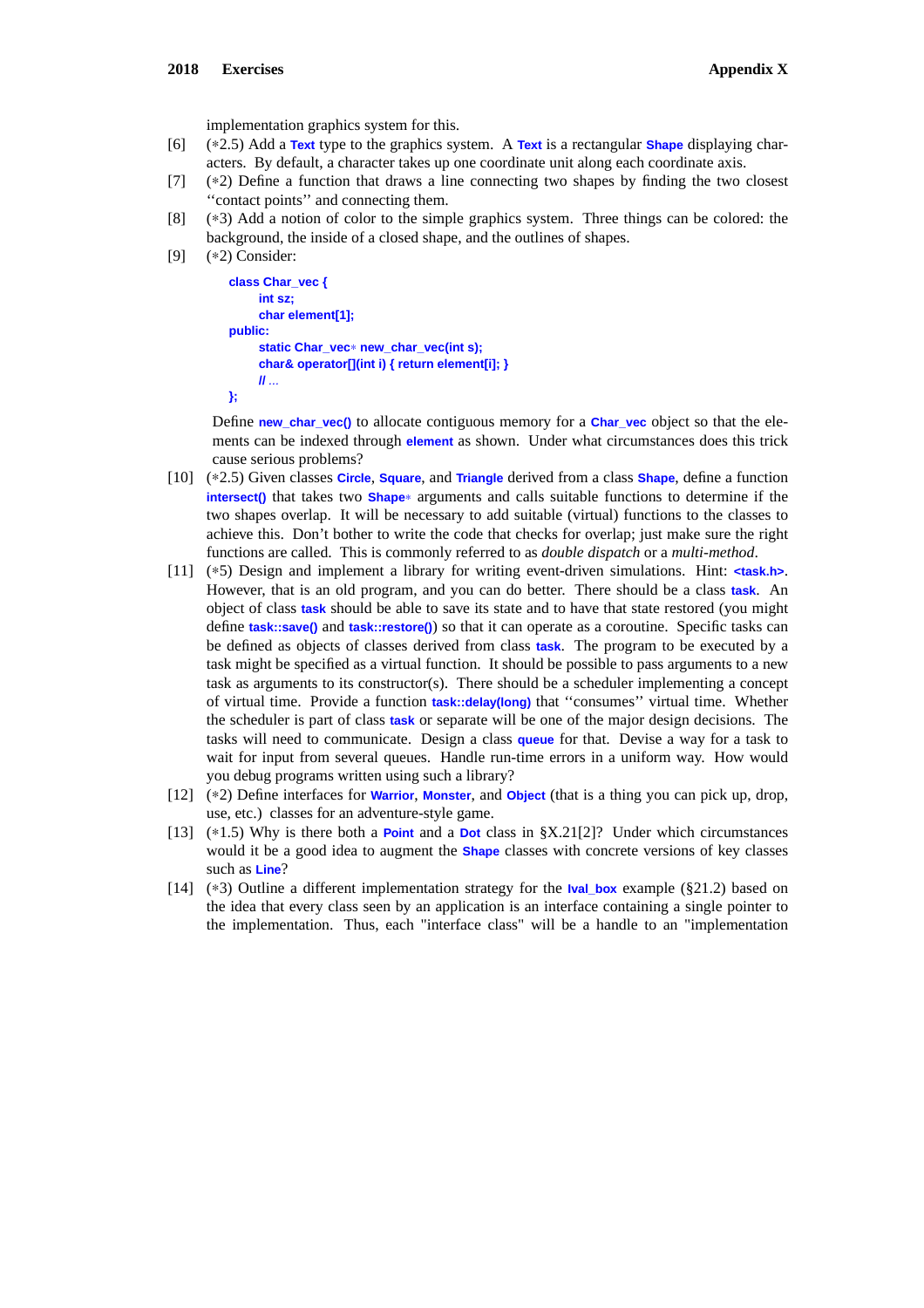class," and there will be an interface hierarchy and an implementation hierarchy. Write code fragments that are detailed enough to illustrate possible problems with type conversion. Consider ease of use, ease of programming, ease of reusing implementations and interfaces when adding a new concept to the hierarchy, ease of making changes to interfaces and implementations, and need for recompilation after change in the implementation.

[15] (∗2) Write a version of the **clone()** operation from §20.3.6 that can place its cloned object in an **Arena** (see §11.2.4) passed as an argument. Implement a simple **Arena** as a class derived from **Arena**.

#### **X.22 Class Hierarchies**

- [16] (\*3.5) Implement a version of a Reversi/Othello board game. Each player can be either a human or the computer. Focus on getting the program correct and (then) getting the computer player ''smart'' enough to be worth playing against.
- [17] (\*3) Improve the user interface of the game from §X.22[16].
- [18] (\*3) Define a graphical object class with a plausible set of operations to serve as a common base class for a library of graphical objects; look at a graphics library to see what operations were supplied there. Define a database object class with a plausible set of operations to serve as a common base class for objects stored as sequences of fields in a database; look at a database library to see what operations were supplied there. Define a graphical database object with and without the use of multiple inheritance and discuss the relative merits of the two solutions.
- [19] (∗2.5) Draw a plausible memory layout for a **Radio** as defined in §21.3.4. Explain how a virtual function call could be implemented.
- [20] (∗2.5) Draw a plausible memory layout for a **Radio** as defined in §22.2.2. Explain how a virtual function call could be implemented.
- [21] (∗2) Assume that the type-checking rules for arguments were relaxed in a way similar to the relaxation for return types so that a function taking a **Derived**∗ could override a function taking a **Base**∗. Then write a program that would corrupt an object of class **Derived** without using a cast. Describe a safe relaxation of the overriding rules for argument types.

## **X.23 Run-Time Type Information**

- [1] (∗1) Write a template **ptr\_cast** that works like **dynamic\_cast**, except that it throws **bad\_cast** rather than returning **0**.
- [2] (∗2) Write a program that illustrates the sequence of constructor calls at the state of an object relative to RTTI during construction. Similarly illustrate destruction.
- [3] (∗3) Consider how **dynamic\_cast** might be implemented. Define and implement a **dcast** template that behaves like **dynamic\_cast** but relies on functions and data you define only. Make sure that you can add new classes to the system without having to change the definitions of **dcast** or previously-written classes.
- [4] (\*3) What information would you like to have associated with a class to be accessible at run time? Implement and association scheme as outlined in §22.5.1 as an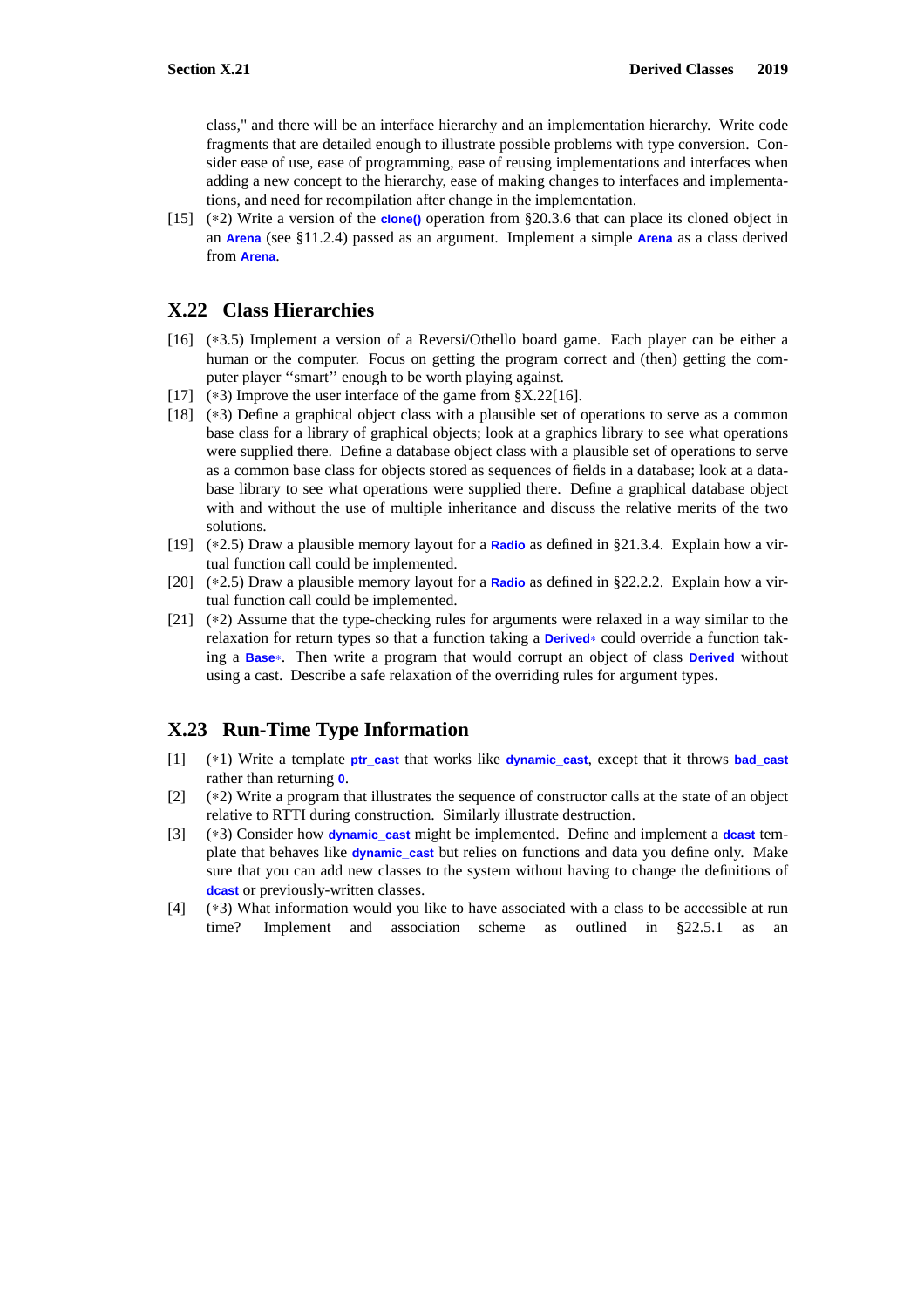**unordered\_map<type\_index,My\_info**∗**>** (§35.5.4). First make a simple version where **My\_info** just holds a string associated with the class (e.g., a comment about its purpose). Second, implement a version that does what you want (e.g. holds a table of member function names and pointers to member functions).

## **X.24 Templates**

- [1] (∗2) Fix the errors in the definition of **List** from §23.3.2 and write out C++ code equivalent to what the compiler must generate for the definition of **List** and the function **f()**. Run a small test case using your hand-generated code and the code generated by the compiler from the template version. If possible on your system given your knowledge, compare the generated code.
- [2] (∗3) Write a singly-linked list class template that accepts elements of any type derived from a class **Link** that holds the information necessary to link elements. This is called an *intrusive list*. Using this list, write a singly-linked list that accepts elements of any type (a non-intrusive list). Compare the performance of the two list classes and discuss the tradeoffs between them.
- [3] (∗2.5) Write intrusive and non-intrusive doubly-linked lists. What operations should be provided in addition to the ones you found necessary to supply for a singly-linked list?
- [4] (∗2) Complete the **String** template from §23.2 based on the **String** class from §19.3.
- [5] (∗2) Define a **sor t()** that takes its comparison criterion as a template argument. Define a class **Record** with two data members **count** and **price**. Sort a **vector**<Record> on each data member.
- [6] (∗2) Implement a **qsor t()** template.
- [7] (∗2) Write a program that reads **(key,value)** pairs and prints out the sum of the **value**s corresponding to each distinct **key**. Specify what is required for a type to be a **key** and a **value**.
- [8] (∗2.5) Implement a simple **Map** class based on the **Assoc** class from §19.2.1. Make sure **Map** works correctly using both C-style strings and **string**s as keys. Make sure **Map** works correctly for types with and without default constructors. Provide a way of iterating over the elements of a **Map**.
- [9] (∗3) Compare the performance of the word count program from §19.2.1 against a program not using an associative array. Use the same style of I/O in both cases.
- [10] (∗3) Re-implement **Map** from §X.24[8] using a more suitable data structure (e.g., a red-black tree or a Splay tree).
- [11] (\*2.5) Use Map to implement a topological sort function. Topological sort is described in [Knuth,1968] vol. 1 (second edition), pg 262.
- [12] (\*1.5) Make the sum program from §X.24[7] work correctly for names containing spaces; for example, "thumb tack."
- [13] (∗2) Write **readline()** templates for different kinds of lines. For example (item,count,price).
- [14] (∗1.5) Construct an example that demonstrates at least three differences between a function template and a macro (not counting the differences in definition syntax).
- [15] (\*2) Devise a scheme that ensures that the compiler tests general constraints on the template arguments for every template for which an object is constructed. It is not sufficient just to test constraints of the form ''the argument **T** must be a class derived from **My\_base**.''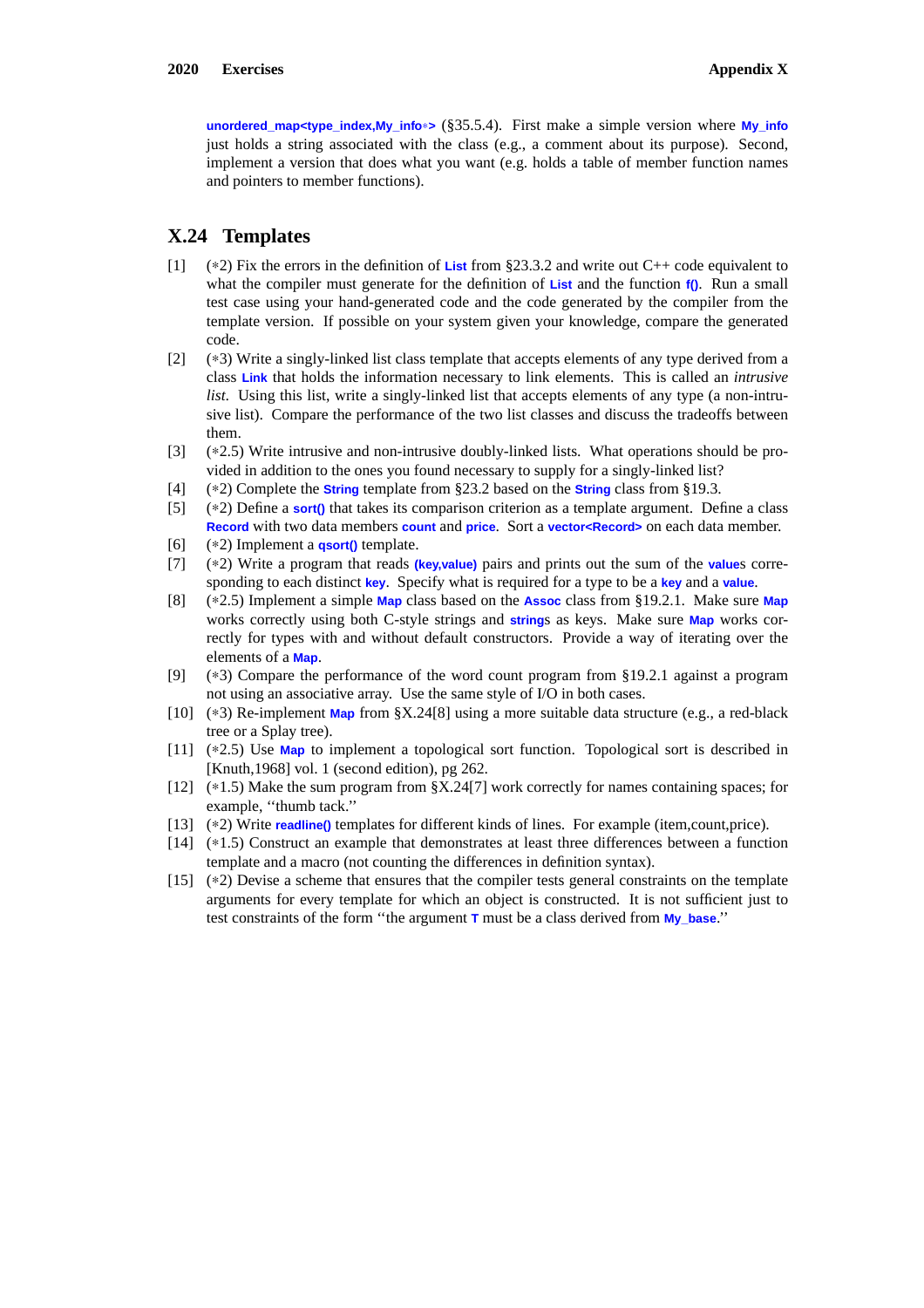## **X.25 Generic Programming**

[1] (∗3) Write a function that writes an array of C-stryle strings to stdout . Write a function that writes a **list-string>** to **cout**. Lift this algorithm so that it can write any sequence or any element type using any I/O system.

## **X.26 Specialization**

[1] ???

#### **X.27 Instantiation**

[1] ???

#### **X.28 Templates and Hierarchies**

[1] ???

#### **X.29 Metaprogramming**

[1] ???

#### **X.30 A Matrix Design**

[1] ???

#### **X.31 Library Overview**

- [1] (∗1) How many standard-library header files are there? If you could have only ten, which ten would you choose?
- [2] (\*1) Which operator is missing from **std::initializer\_list**?

## **X.32 STL Containers**

The solutions to several exercises for this chapter can be found by looking at the source text of an implementation of the standard library. Do yourself a favor: try to find your own solutions before looking to see how your library implementer approached the problems.

- [1] (∗1.5) Create a **vector<char>** containing the letters of the alphabet in order. Print the elements of that vector in order and in reverse order.
- [2] (∗1.5) Create a **vector<string>** and read a list of names of fruits from **cin** into it. Sort the list and print it.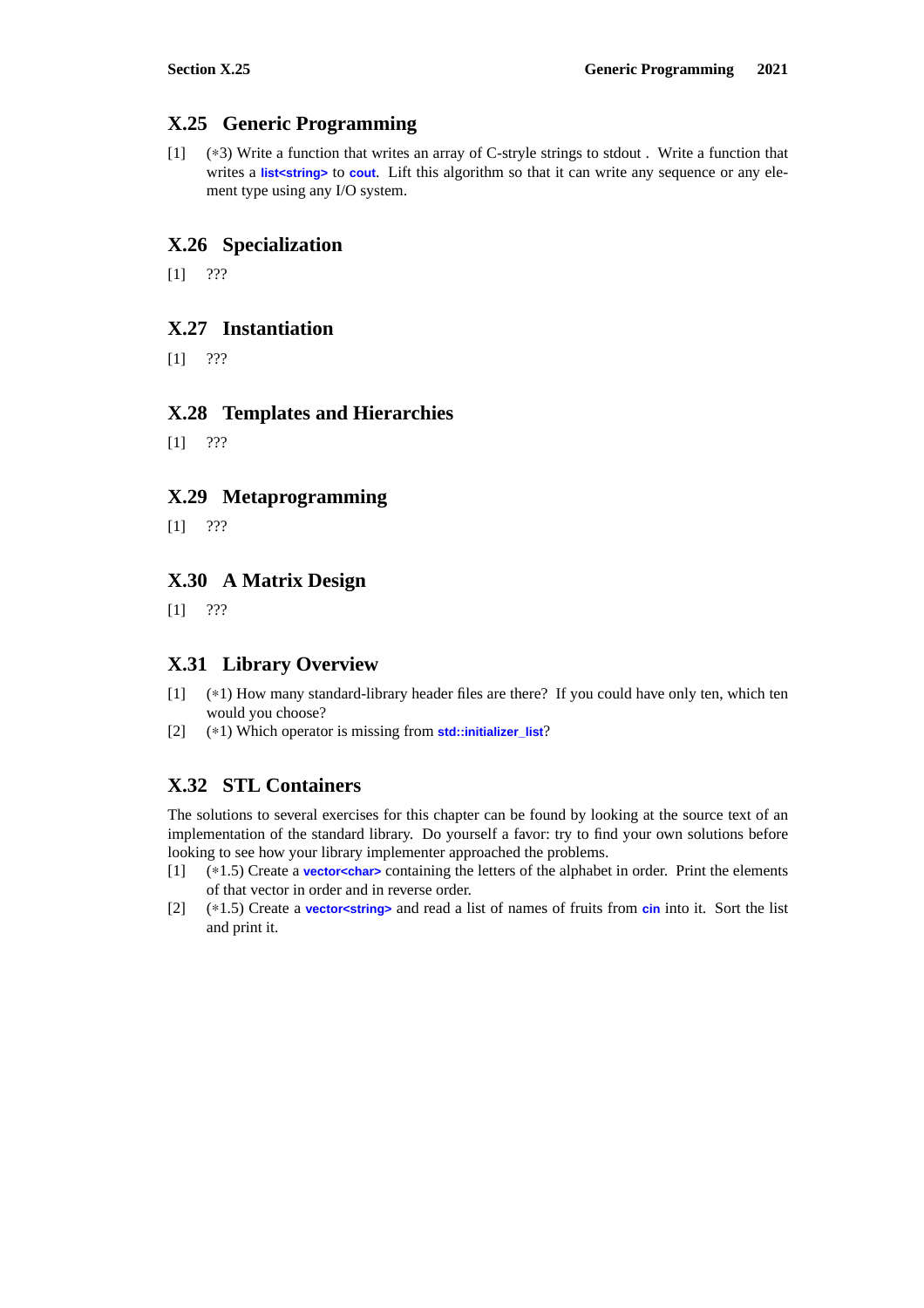- [3] (∗1.5) Using the **vector** from §X.32[2], write a loop to print the names of all fruits with the initial letter **a**.
- [4] (∗1) Using the **vector** from §X.32[2], write a loop to delete all fruits with the initial letter **a**.
- [5] (∗1) Using the **vector** from §X.32[2], write a loop to delete all citrus fruits.
- [6] (∗1.5) Using the **vector** from §X.32[2], write a loop to delete all fruits that you don't like.
- [7] (∗3) Design a **Container** with an interface consisiting of an abstract class as outlined in §3.2.2. Derive a doubly-linked **List**, a singly-linked **Slist**, and a **Vector**, from it. The elements are of some type **Elem**. Use these containers for a few simple tests. Write a critique of the interface provided by **Container** from the point of view of a user. Don't forget to discuss error handling.
- [8] (∗2.5) Define three independent classes: a doubly-linked **List**, a singly-linked **Slist**, and a **Vector**. For simple traversals, define

```
class Itor {
public:
     vir tual Elem∗ first();
vir tual Elem∗ next();
};
```
The members return a pointer to an element or the **nullptr** if there is none. Implement iterators for **List**, **Slist**, and **Vector** as classes derived from **Itor**. Compare this design to the abstract **Container** design in §X.32[7].

- [9] (∗1) Make a version of §X.32[7] where the element type is a template argument.
- [10] (∗2.5) Given an **Itor** class like the one in §X.32[8], consider how to provide iterators for forwards iteration, backwards iteration, iteration over a container that might change during an iteration, and iteration over an immutable container. Organize this set of iterators so that a user can interchangeably use iterators that provide sufficient functionality for an algorithm. Minimize replication of effort in the implementation of the containers. What other kinds of iterators might a user need? List the strengths and weaknesses of your approach.
- [11] (\*1) Make a version of §X.32[8] where the element type is a template argument.
- [12] (∗3) Design a ''truly object-oriented'' container holding **Object**∗s as elements A **Container** (along the lines of §X.32[7]) is itself derived (directly or indirectly) from **Object**. Implement a **List**, **Slist**, and **Vector** as outlined in §X.32[7] and test them as in §X.32[7].
- [13] (\*2.5) Generate 10,000 uniformly distributed random numbers in the range 0 to 1,023 and store them in
	- *(a)* an standard library **vector<int>**,
	- *(b)* a **Vector<int>** from §X.32[7],
	- *(c)* a **Vector<int>** from §X.32[8].
	- *(d)* a **Vector** from §X.32[12].

In each case, calculate the arithmetic mean of the elements of the vector (as if you didn't know it already). Time the resulting loops. Estimate, measure, and compare the memory consumption for the three styles of vectors.

[14] (∗2) Write a template that implements a container with the same member functions and member types as the standard **vector** for an existing (nonstandard, non-student-exercise) container type. Do not modify the (pre)existing container type. How would you deal with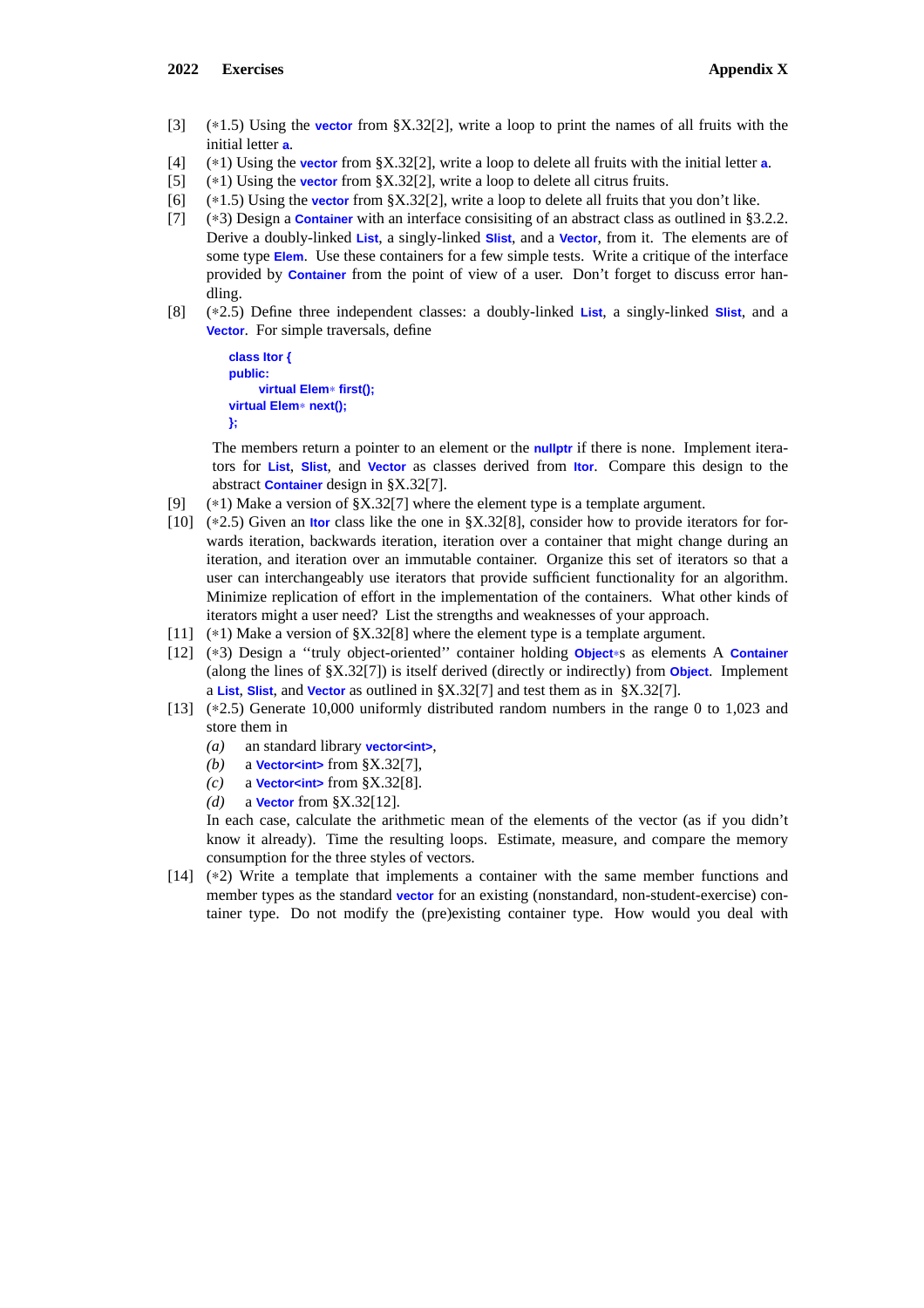functionality offered by the nonstandard **vector** but not by the standard **vector**? [15] (\*1.5) What is seriously wrong with this function?:

> **void duplicate(vector<string& v) //** *not the way to do it* **{ for (auto p = v.begin(); p!=v.end(); ++v) v.inser t(p,**∗**p);**

**}**

Outline the possible behavior of **duplicate\_elements()** for a **vector<string>** with the three elements **don't do this**.

- [16] (∗2.5) Understand the ''Big-**O**'' notation (§31.3). Do some measurements of operations on standard containers to determine the constant factors involved.
- [17] (∗2) Many phone numbers don't fit into a **long**. Write a **phone\_number** type and a class that provides a set of useful operations on a container of **phone\_numbers**.
- [18] (∗2) Write a program that lists the distinct words in a file in alphabetical order. Make two versions: one in which a word is simply a whitespace-separated sequence of characters and one in which a word is a sequence of letters separated by any sequence of non-letters.
- [19] (∗2.5) Implement a simple solitaire card game.
- [20] (∗1.5) Implement a simple test of whether a word is a palindrome (that is, if its representation is symmetric; examples are **ada**, **otto**, and **tut**). Implement a simple test of whether an integer is a palindrome. Implement a simple test of whether a sentence is a palindrome. Generalize.
- [21] (∗1.5) Define a queue using (only) two **stack**s.
- [22] (∗1.5) Define a stack similar to **stack** (§31.3.6), except that it doesn't copy its underlying container and that it allows iteration over its elements.
- [23] (∗3) Your computer will have support for concurrent activities through the concept of a thread, task, or process. Figure out how that is done. The concurrency mechanism will have a concept of locking to prevent two tasks accessing the same memory simultaneously. Use the machine's locking mechanism to implement a lock class.
- [24] (∗2.5) Read a sequence of dates such as **Dec85**, **Dec50**, **Jan76**, etc., from input and then output them so that later dates come first. The format of a date is a three-letter month followed by a two-digit year. Assume that all the years are from the same century.
- [25] (∗2.5) Generalize the input format for dates to allow dates such as **Dec1985**, **12/3/1990**, **(Dec,30,1950)**, **3/6/2001**, etc. Modify exercise §X.32[24] to cope with the new formats.
- [26] (∗1.5) Use a **bitset** to print the binary values of some numbers, including **0**, **1**, **−1**, **18**, **−18**, and the largest positive **int**.
- [27] (∗1.5) Use **bitset** to represent which students in a class were present on a given day. Read the **bitset**s for a series of 12 days and determine who was present every day. Determine which students were present at least 8 days.
- [28] (∗2) Implement and test a doubly-linked list so that an empty list takes up only the space for a **Link**∗.
- [29] (∗1.5) Write a **List** of pointers that **delete**s the objects pointed to when it itself is destroyed or if the element is removed from the **List**.
- [30] (∗1.5) Given a **stack** object, print its elements in order (without changing the value of the stack).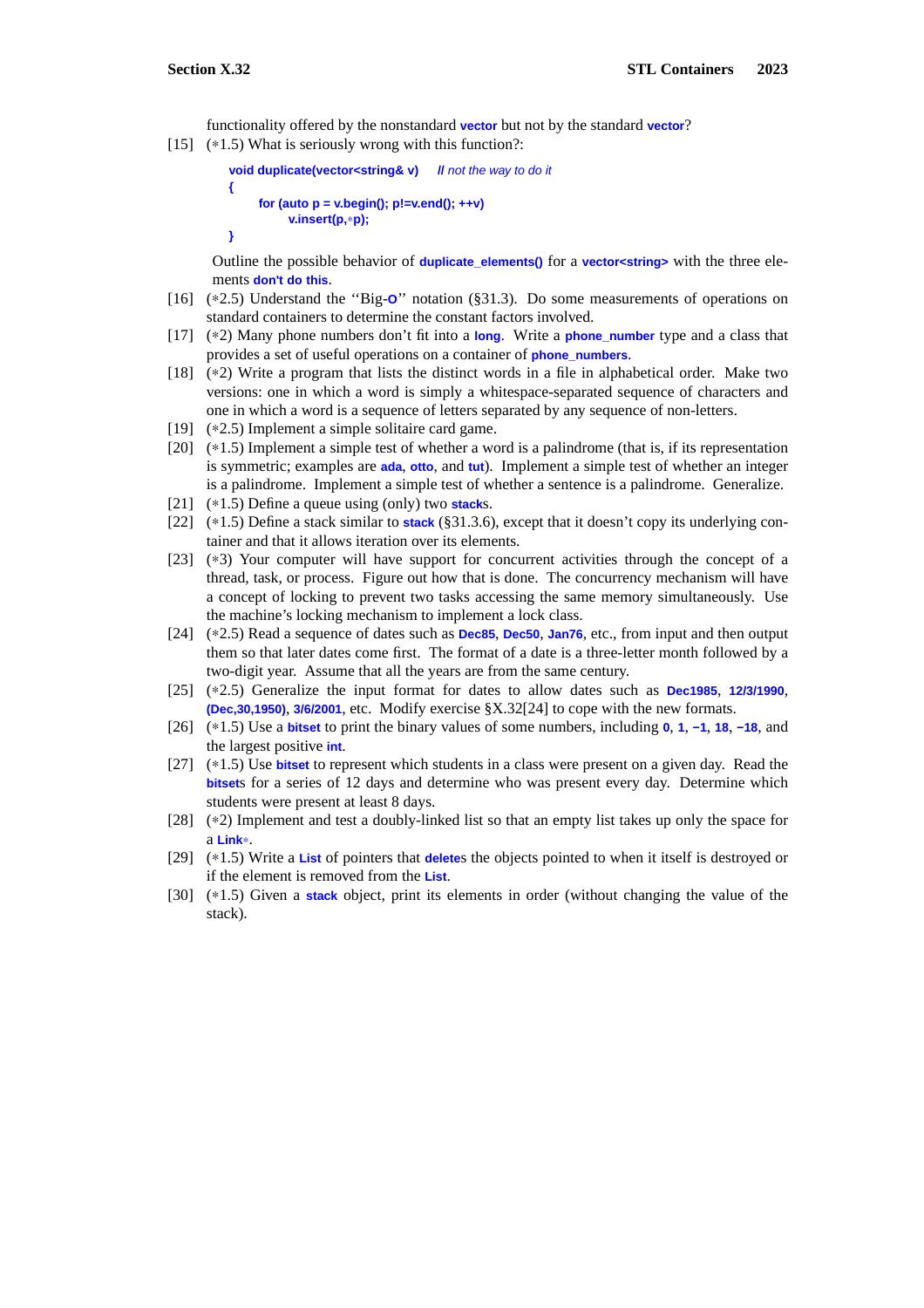- [31] (∗2.5) Implement and test a list in the style of the standard **list**.
- [32] (∗2) Sometimes, the space overhead of a **list** can be a problem. Write and test a singly-linked list in the style of a standard container.
- [33] (∗2.5) Implement a list that is like a standard **list**, except that it supports subscripting. Compare the cost of subscripting for a variety of lists to the cost of subscripting a **vector** of the same length.
- [34] (\*2) Implement a template function that merges two containers.
- [35] (∗1.5) Given a C-style string, determine whether it is a palindrome. Determine whether an initial sequence of at least three words in the string is a palindrome.
- [36] (\*2) Read a sequence of (name,value) pairs and produce a sorted list of **(name ,total,mean,median)** 4-tuples. Print that list.
- [37] (\*2.5) Determine the space overhead of each of the standard containers on your implementation.
- [38] (∗3.5) Consider what would be a reasonable implementation strategy for a **hash\_map** that needed to use minimal space. Consider what would be a reasonable implementation strategy for a **hash map** that needed to use minimal lookup time. In each case, consider what operations you might omit so as to get closer to the ideal (no space overhead and no lookup overhead, respectively). Hint: There is an enormous literature on hash tables.
- [39] (∗2) Devise a strategy for dealing with overflow in **hash\_map** (different values hashing to the same hash value) that makes **equal\_range()** trivial to implement.
- [40] (∗2.5) Estimate the space overhead of a **hash\_map** and then measure it. Compare the estimate to the measurements. Compare the space overhead of your **hash\_map** and your implementation's **map**.
- [41] (∗2.5) Profile your **hash\_map** to see where the time is spent. Do the same for your implementation's **map** and a widely-distributed **hash\_map**.
- [42] (∗2.5) Implement a **hash\_map** based on a **vector<map<K,V>**∗**>** so that each **map** holds all keys that have the same hash value.
- [43] (∗3) Implement a **hash\_map** using Splay trees (see D. Sleator and R. E. Tarjan: *Self-Adjusting Binary Search Trees*, JACM, Vol. 32. 1985).
- [44] (\*2) Given a data structure describing a string-like entity:

```
struct St {
    int size;
     char type_indicator;
     char∗ buf; // point to size characters
     St(const char∗ p); // allocate and fill buf
```
**};**

Create 1000 **St**s and use them as keys for a **hash\_map**. Devise a program to measure the performance of the **hash\_map**. Write a hash function (a **hash<>**; §31.4.3.4) specifically for **St** keys.

- [45] (∗2) Give at least four different ways of removing the **erased** elements from a **hash\_map**. You should use a standard library algorithm (§3.4.2, Chapter 32) to avoid an explicit loop.
- [46] (∗3) Implement a **hash\_map** that erases elements immediately.
- [47] (\*2) Give an example of when it might be wise to ignore part of a key and write a hash function that computes its value based only on the part of a key considered relevant.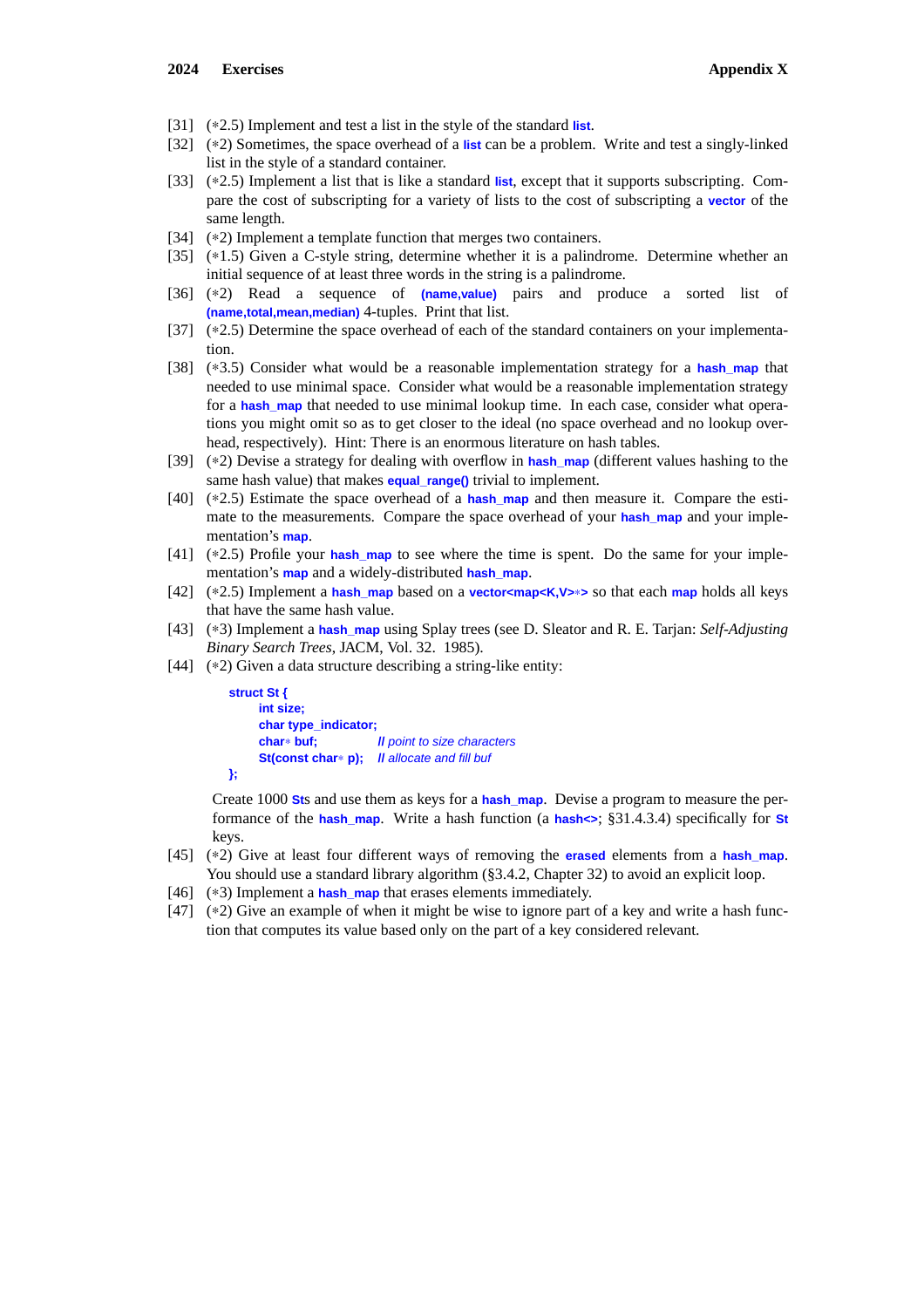- [48] (∗3) Given some implementation of **hash\_map**, implement **hash\_multimap**, **hash\_set**, and **hash\_multiset**.
- [49] (∗2.5) Write a hash function intended to map uniformly distributed **int** values into hash values intended for a table size of about 1024. Given that function, devise a set of 1024 key values, all of which map to the same value.

#### **X.33 STL Algorithms**

The solutions to several exercises for this chapter can be found by looking at the source text of an implementation of the standard library. Do yourself a favor: try to find your own solutions before looking to see how your library implementer approached the problems.

- [1] (∗2) Understand the Big-**O** notation. Give a realistic example in which an **O(N**∗**N)** algorithm is faster than an **O(N)** algorithm for some **N>10**.
- [2] (∗1) Write an algorithm **match()** that is like **mismatch()**, except that it returns iterators to the first corresponding pair that matches the predicate.
- [3] (∗1.5) Implement and test **Print\_name** from §32.4.1.
- [4] (∗1) Sort a **list** using only standard library algorithms.
- [5] (∗2.5) Define a class **Iseq** so that **Iseq(p,q)** can be used for a pair of iterators (**p**, **q**) that represent a input sequence. Test is for built-in arrays, **istream**s, and **vector**s . Define a suitable set of overloads for the nonmodifying standard algorithms (§32.4) for **Iseq**s. Discuss how best to avoid ambiguities and an explosion in the number of template functions.
- [6] (∗2) Define a clas **Iseq** to complement **Iseq**. The output sequence given as the argument to **Oseq** should be replaced by the output produced by an algorithm using it. Define a suitable set of overloads for at least three standard algorithms of your choice.
- [7] (∗1.5) Produce a **vector** of squares of numbers 1 through 100. Print a table of squares. Take the square root of the elements of that **vector** and print the resulting vector.
- [8] (∗2) Write a set of functional objects that do bitwise logical operations on their operands. Test these objects on vectors of **char**, **int**, and **bitset<67>**.
- [9] (∗1) Write a **binder3()** that binds the second and third arguments of a three-argument function to produce a unary predicate. Give an example where **binder3()** is a useful function.
- [10] (\*1.5) Write a small program that that removes adjacent repeated words from from a file file. Hint: The program should remove a **that**, a **from**, and a **file** from the previous statement.
- [11] (∗2.5) Define a format for records of references to papers and books kept in a file. Write a program that can write out records from the file identified by year of publication, name of author, keyword in title, or name of publisher. The user should be able to request that the output be sorted according to similar criteria.
- [12] (∗2) Implement a **move()** algorithm in the style of **copy()** in such a way that the input and output sequences can overlap. Be reasonably efficient when given random-access iterators as arguments.
- [13] (∗1.5) Produce all anagrams of the word **food**. That is, all four-letter combinations of the letters **f**, **o**, **o**, and **d**. Do not generate duplicates. Generalize this program to take a word as input and produce anagrams of that word.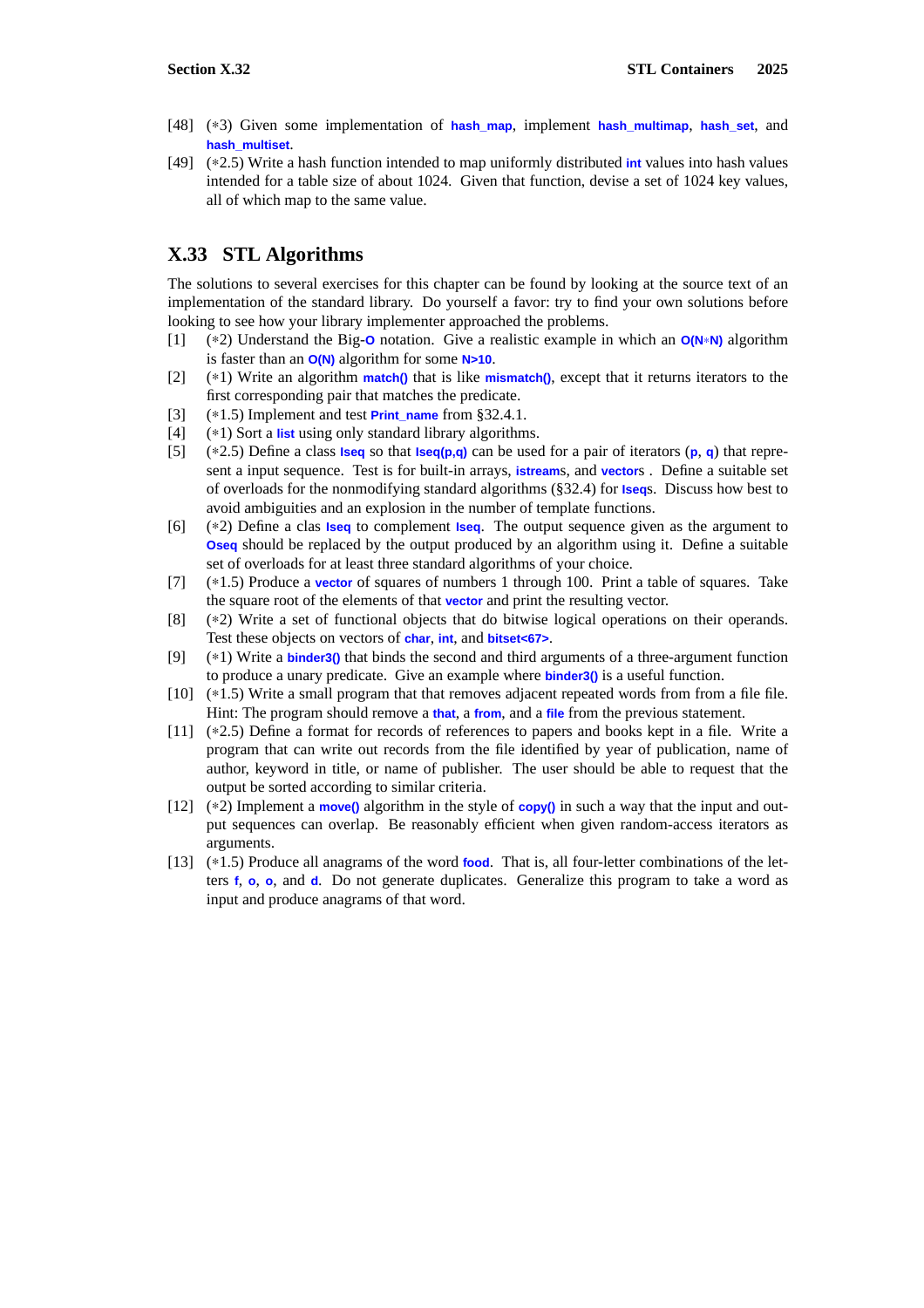- [14] (∗1.5) Write a program that produces anagrams of sentences; that is, a program that produces all permutations of the words in the sentences (rather than permutations of the letters in the words).
- [15] (∗1.5) Implement **find\_if()** (§32.4.4) and then implement **find()** using **find\_if()**. Find a way of doing this so that the two functions do not need different names.
- [16] (∗2) Implement **search()** (§32.4.6). Provide an optimized version for random-access iterators.
- [17] (\*2) Take a sort algorithm (such as **sort**() from your standard library or the Shell sort from §23.5) and insert code so that it prints out the sequence being sorted after each swap of elements.
- [18] (\*2) There is no **sort()** for bidirectional iterators. The conjecture is that copying to a vector and then sorting is faster than sorting a sequence using bidirectional iterators. Implement a general sort for bidirectional iterators and test the conjecture.
- [19] (∗2.5) Imagine that you keep records for a group of sports fishermen. For each catch, keep a record of species, length, weight, date of catch, name of fisherman, etc. Sort and print the records according to a variety of criteria. Hint: **inplace\_merge()**.
- [20] (∗2) Create lists of students taking Math, English, French, and Biology. Pick about 20 names for each class out of a set of 40 names. List students who take both Math and English. List students who take French but not Biology or Math. List students who do not take a science course. List students who take French and Math but neither English nor Biology.
- [21] (∗1.5) Write a **remove()** function that actually removes elements from a container.

#### **X.34 STL Iterators**

- [1] Write an output iterator, **Sink**, that doesn't actually write anywhere. When can **Sink** be useful?
- [2] (∗2) Implement **reverse\_iterator** (§33.2.1).
- [3] (∗1.5) Implement **ostream\_iterator** (§38.5).
- [4] (∗2) Implement **istream\_iterator** (§38.5).
- [5] (∗2.5) Design, implement, and test a run-time range-checked random-access iterator **Checked\_iter**.
- [6] (∗2) Design and implement a handle class that can act as a proxy for a container by providing a complete container interface to its users. Its implementation should consist of a pointer to a container plus implementations of container operations that do range checking.

## **X.35 Memory and Resources**

[1] (∗2.5) Complete and test a pool allocator for objects of type **T**: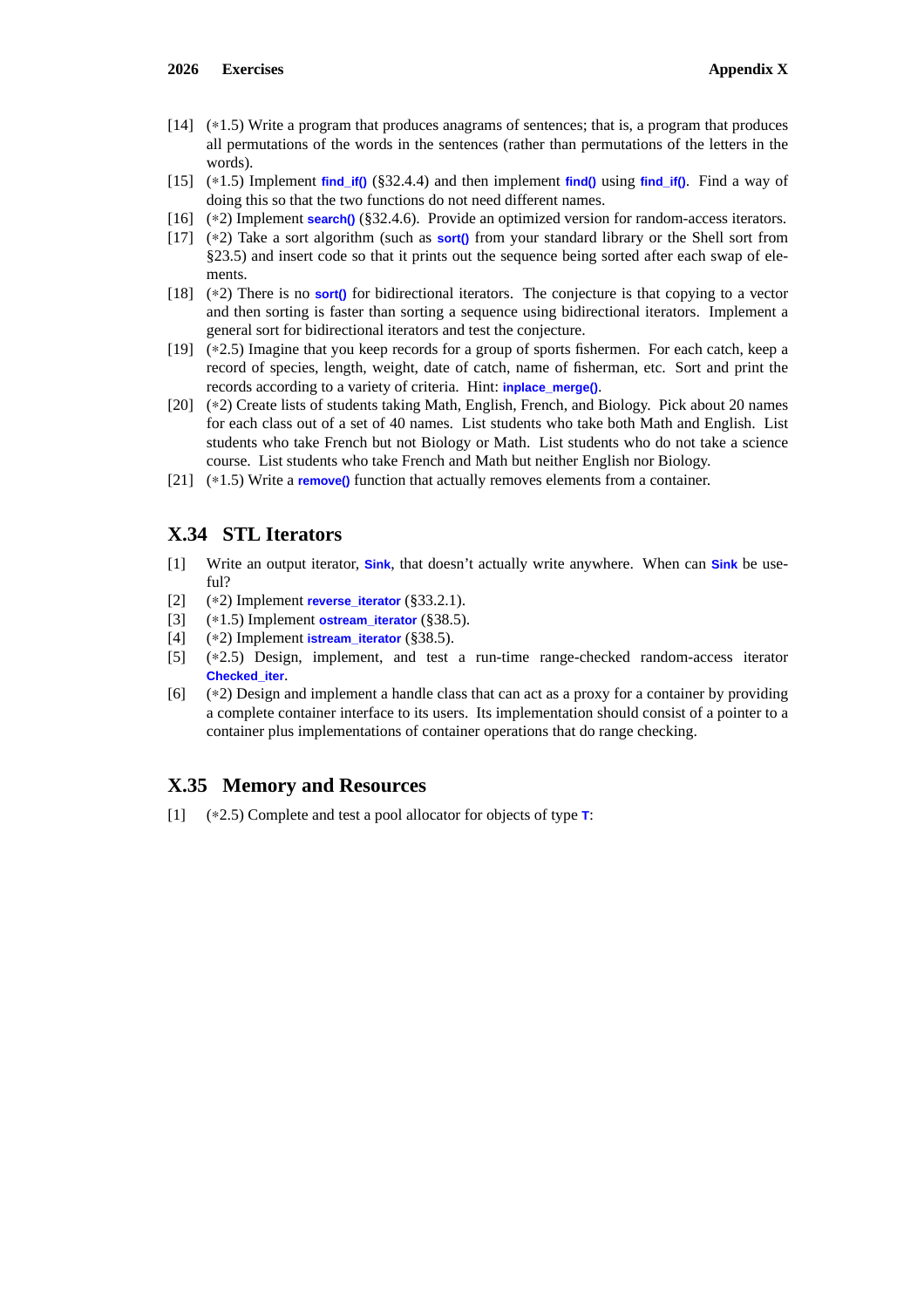```
template<typename T>
class Pool_alloc {
     T<sup>∗</sup> allocate(size_t n); /// allocate space for n objects of type T; do not initialize
     void deallocate(T<sup>∗</sup> p, size_t n); // deallocate space for n ojects of type T starting at p
     // ...
};
```
Make sure that **Pool\_alloc** provides all of the facilities of the standard library **allocator** (§34.4). Compare the performance of **std::allocator** and **Pool\_alloc** to see if there is any reason to use a **Pool\_alloc** on your system.

#### **X.36 Utilities**

[1] ???

#### **X.37 String**

The solutions to several exercises for this chapter can be found by looking at the source text of an implementation of the standard library. Do yourself a favor: try to find your own solutions before looking to see how your library implementer approached the problems.

- [1] (∗2) Write a function that takes two **string**s and returns a **string** that is the concatenation of the strings with a dot in the middle. For example, given **file** and **write**, the function returns **file .write**. Do the same exercise with C-style strings using only C facilities such as **malloc()** and **strlen()**. Compare the two functions. What are reasonable criteria for a comparison?
- [2] (∗2) Make a list of differences between **vector** and **basic\_string**. Which differences are important?
- [3] (∗2) The string facilities are not perfectly regular. For example, you can assign a **char** to a string, but you cannot initialize a **string** with a **char**. Make a list of such irregularities. Which could have been eliminated without complicating the use of strings? What other irregularities would this introduce?
- [4] (∗1.5) Class **basic\_string** has a lot of members. Which could be made nonmember functions without loss of efficiency or notational convenience?
- [5] (∗1.5) Write a version of **back\_inser ter()** (§33.2.2) that works for **basic\_string**.
- [6] (∗2) Complete **Basic\_substring** from §36.3.8 and integrate it with a **String** type that overloads **()** to mean ''substring of'' and otherwise acts like **string**.
- [7] (∗2.5) Write a **find()** function that finds the first match for a simple regular expression in a **string.** Use ? to mean "any character," \* to mean any number of characters not matching the next part of the regular expression, and **[abc]** to mean any character from the set specified between the square braces (here **a**, **b**, and **c**). Other characters match themselves. For example, **find(s,"name:")** returns a pointer to the first occurrence of **name:** in **s**; **find(s,"[nN]ame:")** returns a pointer to the first occurrence of **name:** or **Name:** in **s**; and **find(s,"[nN]ame(**∗**)")** returns a pointer to the first occurence of **Name** or **name** followed by a (possibly empty) parenthesized sequence of characters in **s**.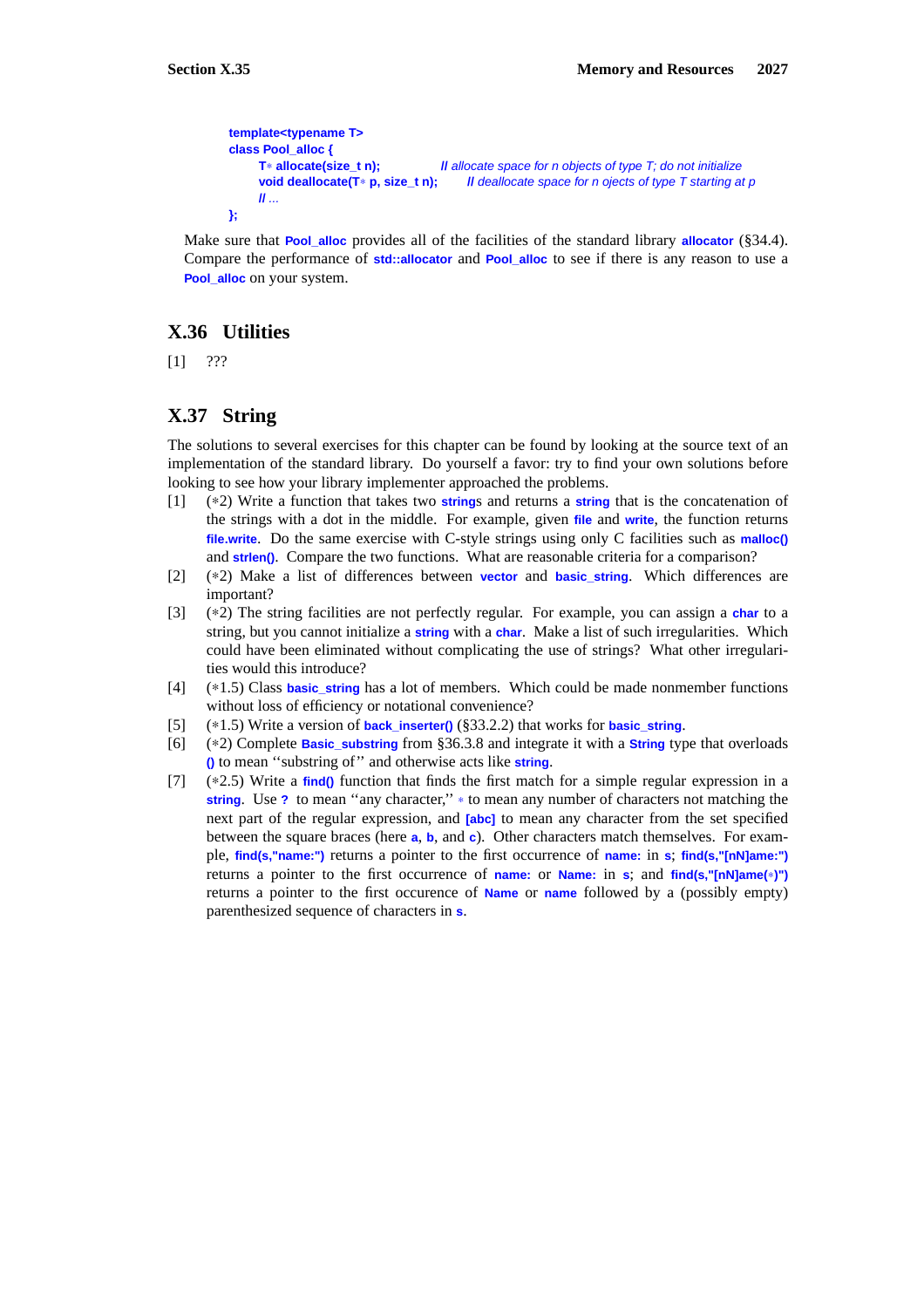- [8] (∗2.5) What operations do you find missing from the simple regular expression function from §X.37[7]? Specify and add them. Compare the expressiveness of your regular expression matcher to that of a widely distributed one. Compare the performance of your regular expression matcher to that of a widely distributed one.
- [9] (∗2.5) Use a regular expression library to implement pattern-matching operations on a **String** class that has an associated **Substring** class.
- [10] (∗2.5) Consider writing an ''ideal'' class for general text processing. Call it **Te xt**. What facilities should it have? What implementation constraints and overheads are imposed by your set of "ideal" facilities?
- [11] (∗1.5) Define a set of overloaded versions for **isalpha()**, **isdigit()**, etc., so that these functions work correctly for **char**, **unsigned char**, and **signed char**.
- [12] (∗2.5) Write a **String** class optimized for strings having no more than eight characters. Compare its performance to that of the **String** from §19.3 and your implementation's version of the standard library **string**.
- [13] (∗2) Measure the performance of copying of **string**s. Does your implementation's implementation of **string** adequately optimize copying?
- [14] (∗2.5) Imagine that reading medium-long strings (most are 5 to 25 characters long) from **cin** is the bottleneck in your system. Write an input function that reads such strings as fast as you can think of. You can choose the interface to that function to optimize for speed rather than for convenience. Compare the result to your implementation's **>>** for **string**s.
- [15] (∗1.5) Write a function **itos(int)** that returns a **string** representing its **int** argument.

#### **X.38 Regular Expressions**

- [1] (\*2) Write a program that finds dates in a file. Write out each line containing a data preceeded by its line number using the format: **number: line**. Start with a simple format, such as **12/24/2024**, and then add patterns to recognize more formats.
- [2] (∗2) Modify §X.38[1] to take a pattern as input and write lines that match that pattern. You might call this program ''grep.''
- [3] (∗2) Rewrite the program from §X.38[1] to produce an output file that is identical to the input file exept that all date are printed in the ISO standard format, such as **2024/12/24**.
- [4] (∗2) Modify §X.38[3] to validate dates. Write out an error for each line that has a date that is not valid after a set of criteria of your choice.
- [5] (∗1.5) Describe a pattern that cannot be expressed as a regular expression.

#### **X.39 I/O Streams**

- [1] (∗1.5) Read a file of floating-point numbers, make complex numbers out of pairs of numbers read, and write out the complex numbers.
- [2] (∗1.5) Define a type **Name\_and\_address**. Define **<<** and **>>** for it. Copy a stream of **Name\_and\_address** objects.
- [3] (∗2.5) Copy a stream of **Name\_and\_address** objects in which you have inserted as many errors as you can think of (e.g., format errors and premature end of string). Handle these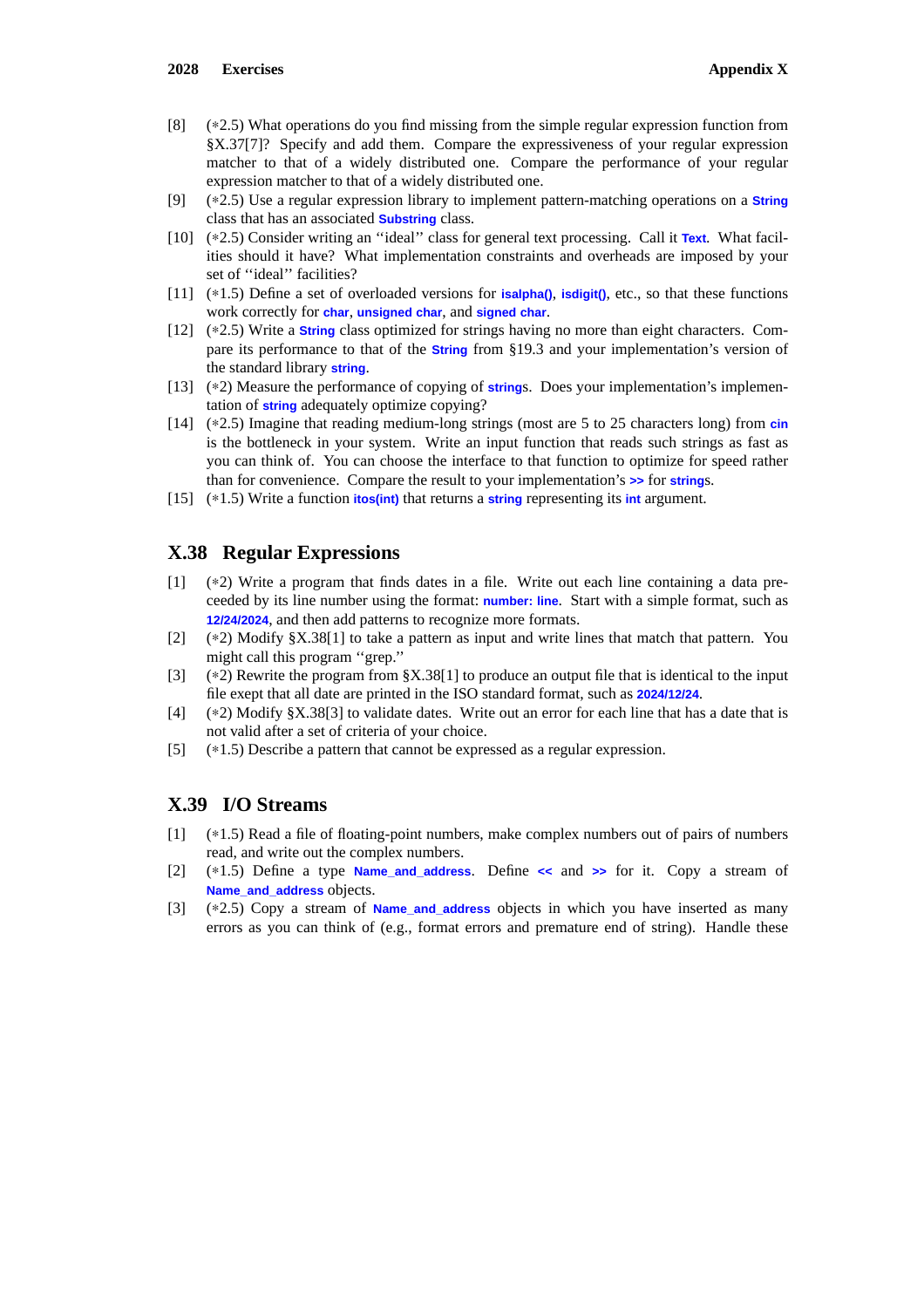errors in a way that ensures that the copy function reads most of the correctly formatted **Name\_and\_address**es, even when the input is completely messed up.

- [4] (∗2.5) Redefine the I/O format of **Name\_and\_address** to make it more robust in the presence of format errors.
- [5] (∗2.5) Design some functions for requesting and reading information of various types. Ideas: integer, floating-point number, file name, mail address, date, personal information, etc. Try to make them foolproof.
- [6] (∗1.5) Write a program that prints (a) all lowercase letters, (b) all letters, (c) all letters and digits, (d) all characters that may appear in a  $C_{++}$  identifier on your system, (e) all punctuation characters, (f) the integer value of all control characters, (g) all whitespace characters, (h) the integer value of all whitespace characters, and finally (i) all printing characters.
- [7] (∗2) Read a sequence of lines of text into a fixed-sized character buffer. Remove all whitespace characters and replace each alphanumeric character with the next character in the alphabet (replace **z** by **a** and **9** by **0**). Write out the resulting line.
- [8] (∗3) Write a ''miniature'' stream I/O system that provides classes **istream**, **ostream**, **ifstream**, **ofstream** providing functions such as **operator** << () and **operator**>>() for integers and operations such as **open()** and **close()** for files.
- [9] (∗4) Implement the C standard I/O library (**<stdio.h>**) using the C++ standard I/O library (**<iostream>**).
- [10] (∗4) Implement the C++ standard I/O library (**<iostream>**) using the C standard I/O library (**<stdio.h>**).
- [11] (\*4) Implement the C and C++ libraries so that they can be used simultaneously.
- [12] (∗2) Implement a class for which **[]** is overloaded to implement random reading of characters from a file.
- [13] (∗3) Repeat §X.39[12] but make **[]** useful for both reading and writing. Hint: Make **[]** return an object of a ''descriptor type'' for which assignment means ''assign through descriptor to file'' and implicit conversion to **char** ''means read from file through descriptor.''
- [14] (∗2) Repeat §X.39[13] but let **[]** index objects of arbitrary types, not just characters.
- [15] (∗3.5) Implement versions of **istream** and **ostream** that read and write numbers in their binary form rather than converting them into a character representation. Discuss the advantages and disadvantages of this approach compared to the character-based approach.
- [16] (∗3.5) Design and implement a pattern-matching input operation. Use **printf**-style format strings to specify a pattern. It should be possible to try out several patterns against some input to find the actual format. One might derive a pattern-matching input class from **istream**.
- [17] (∗4) Invent (and implement) a much better kind of pattern for pattern matching. Be specific about what is better about it.
- [18] (∗2) Define an output manipulator **based** that takes two arguments a base and an **int** value and outputs the integer in the representation specified by the base. For example, **based(2,9)** should print **1001**.
- [19] (\*2) Write manipulators that turn character echoing on and off.
- [20] (∗2) Implement **Bound\_form** from §38.4.5.3 for the usual set of built-in types.
- [21] (∗2) Re-implement **Bound\_form** from §38.4.5.3 so that an output operation never overflows its width(). It should be possible for a programmer to ensure that output is never quietly truncated beyond its specified precision.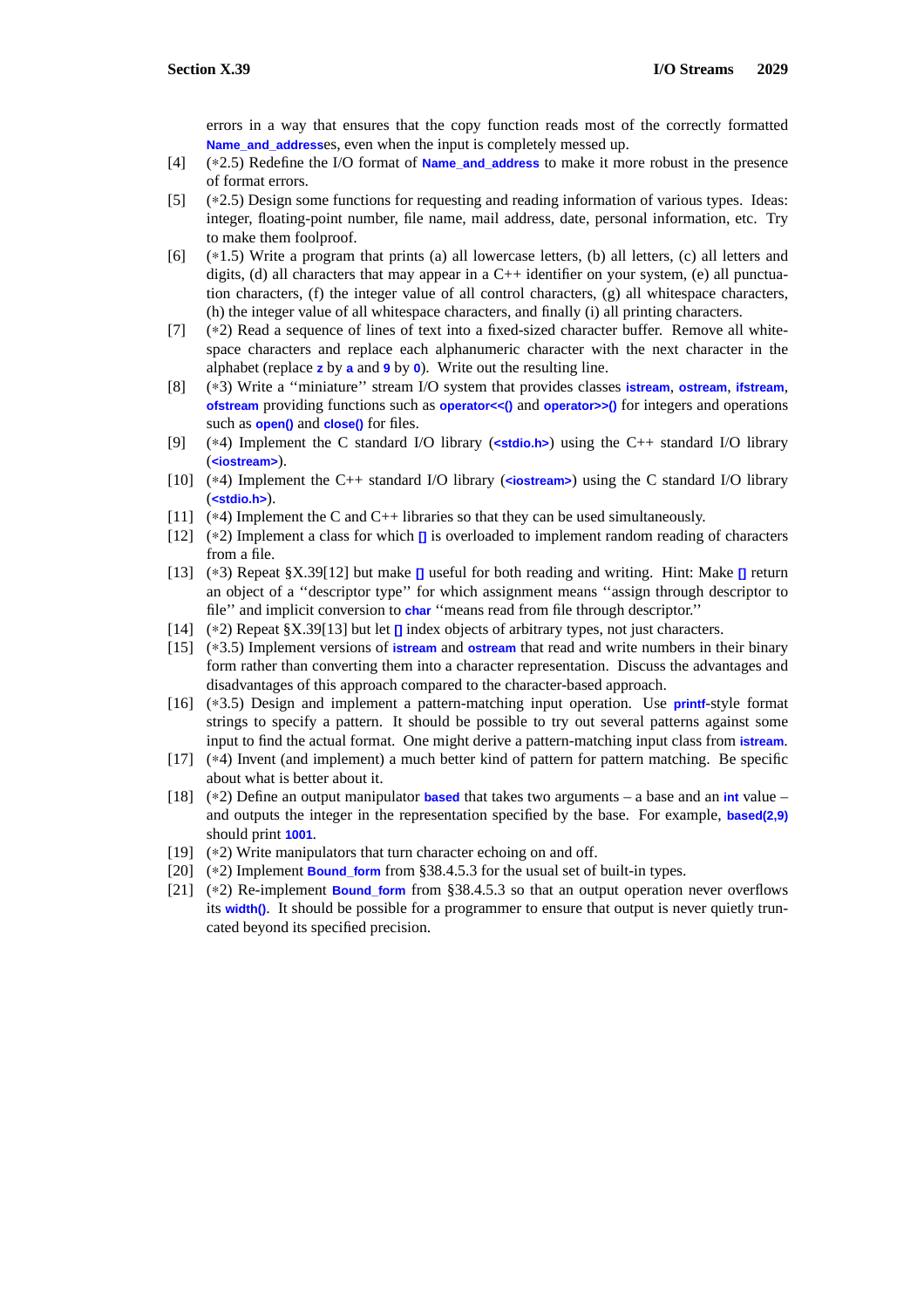- [22] (\*3) Implement an **encrypt(k)** manipulator that ensures that output on its **ostream** is encrypted using the key **k**. Provide a similar **decrypt**(k) manipulator for an **istream**. Provide the means for turning the encryption off for a stream so that further I/O is cleartext.
- [23] (\*2) Trace a character's route through your system from the keyboard to the screen for a simple:

```
char c;
cin >> c;
cout << c << endl;
```
- [24] (∗2.5) There is a standard way of reading, writing, and representing dates under control of a **locale**. Find it in the documentation of your implementation and write a small program that reads and writes dates using this mechanism. Hint: **struct tm**.
- [25] (∗2.5) Define an **ostream** called **ostrstream** that can be attached to an array of characters (a Cstyle string) in a way similar to the way **ostringstream** is attached to a **string**. However, do not copy the array into or out of the **ostrstream**. The **ostrstream** should simply provide a way of writing to its array argument. It might be used for in-memory formatting like this:

char buf[message\_size]; **ostrstream ost(buf,message\_size); do\_something(arguments,ost); //** *output to buf through ost* **cout << buf;**  $\blacksquare$  *ll* **ost adds terminating 0** 

An operation such as **do\_something()** can write to the stream **ost**, pass **ost** on to its suboperations, etc., using the standard output operations. There is no need to check for overflow because **ost** knows its size and will go into **fail()** state when it is full. Finally, a **display()** operation can write the message to a ''real'' output stream. This technique can be most useful for coping with cases in which the final display operation involves writing to something more complicated than a traditional line-oriented output device. For example, the text from **ost** could be placed in a fixedsized area somewhere on a screen. Similarly, define class **istrstream** as an input string stream reading from a zero-terminated string of characters. Interpret the terminating zero character as end-of-file. These **strstream**s were part of the original streams library and can often be found in **<strstream.h>**.

#### **X.40 Locales**

- [1] (∗2.5) Define a **Season\_io** (§39.3.2) for a language other than American English.
- [2] (∗2) Define a **Season\_io** (§39.3.2) class that takes a set of name strings as a constructor argument so that **Season** names for different locales can be represented as objects of this class.
- [3] (∗3) Write a **collate<char>::compare()** that gives dictionary order. Preferably, do this for a language, such as German or French, that has more letters in its alphabet than English does.
- [4] (∗2) Write a program that reads and writes **bool**s as numbers, as English words, and as words in another language of your choice.
- [5] (∗2.5) Define a **Time** type for representing time of day. Define a **Date\_and\_time** type by using **Time** and a **Date** type. Discuss the pros and cons of this approach compared to the **Date** from (§39.4.4). Implement **locale**-sensitive I/O for **Time** and **Date\_and\_time**.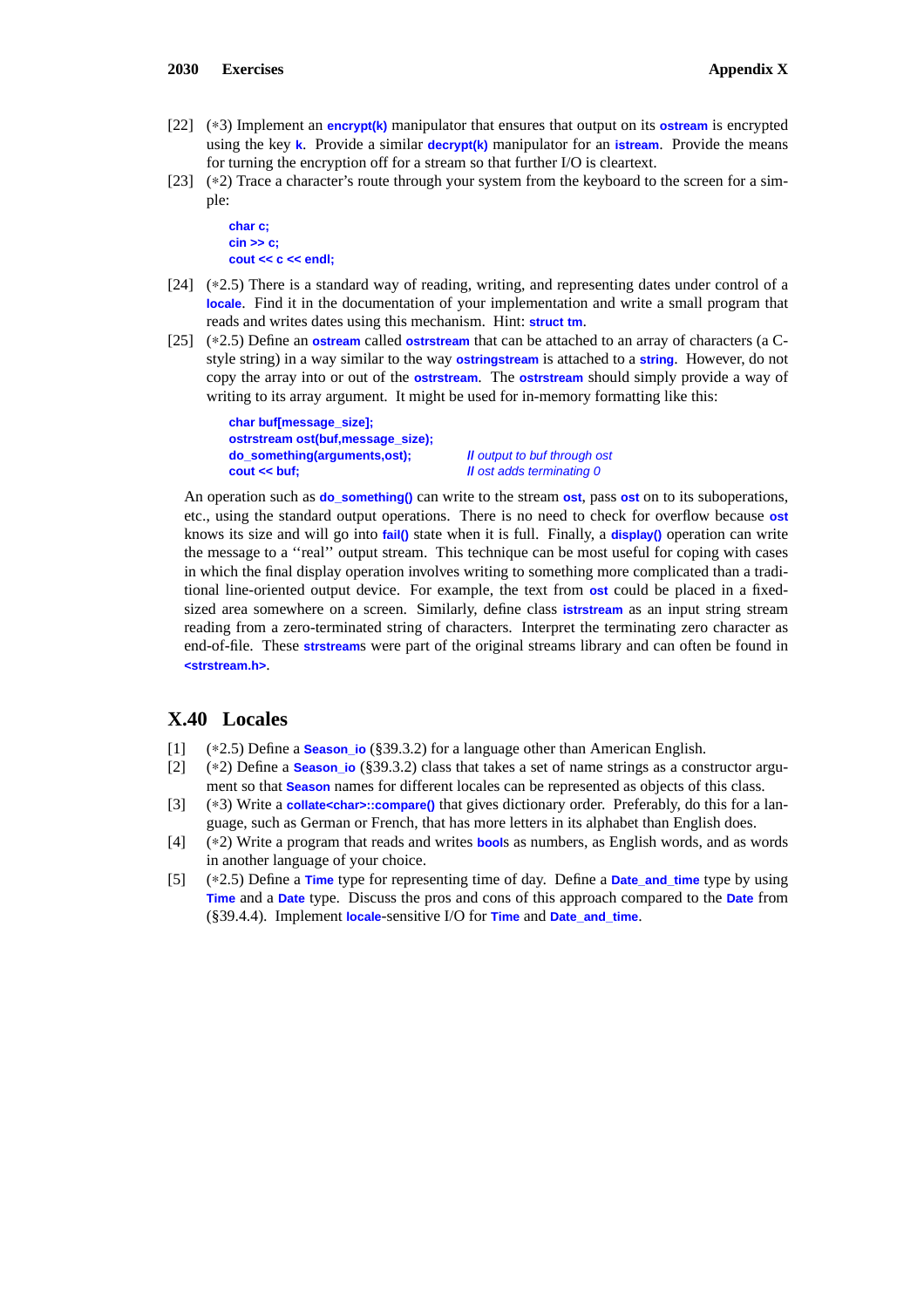- [6] (∗2.5) Design and implement a postal code (zip code) facet. Implement it for at least two countries with dissimilar conventions for writing addresses. For example: **NJ 07932** and **CB2**1QA .
- [7] (\*2.5) Design and implement a phone number facet. Implement it for at least two countries with dissimilar conventions for writing phone numbers. For example, **(973) 360−8000** and **1223 343000**.
- [8] (∗2.5) Experiment to find out what input and output formats your implementation uses for date information.
- [9] (∗2.5) Define a **get\_time()** that ''guesses'' about the meaning of ambiguous dates, such as 12/5/1995, but still rejects all or almost all mistakes. Be precise about what ''guesses'' are accepted, and discuss the likelihood of a mistake.
- [10] (\*2) Make a list of the locales supported on your system.
- [11] (∗2.5) Figure out where named locales are stored on your system. If you have access to the part of the system where locales are stored, make a new named locale. Be very careful not to break existing locales.
- [12] (∗2) Compare the two **Season\_io** implementations (§39.3.2 and §39.4.7.1).
- [13] (∗2.5) Implement I/O of Roman numerals (such as **XI** and **MDCLII**).
- [14] (∗2.5) Implement and test **Cvt\_to\_upper** (§39.4.6).
- [15] (∗2.5) Use **clock()** to determine average cost of (1) a function call, (2) a virtual function call, (3) reading a **char**, (4) reading a 1-digit **int**, (5) reading a 5-digit **int**, (6) reading a 5-digit **double**, (7) a 1-character **string**, (8) a 5-character **string,**and (9) a 40-character **string**. (∗6.5) Learn another natural language.

#### **X.41 Numerics**

- [1] (∗1.5) Write a function that behaves like **apply()** from §40.5.3, except that it is a nonmember function and accepts function objects.
- [2] (∗1.5) Write a function that behaves like **apply()** from §40.5.3, except that it is a nonmember function, accepts function objects, and modifies its **valarray** argument.
- [3] (\*2) Complete **Slice** iter (§40.5.4). Take special care when defining the destructor.
- [4] (∗1.5) Rewrite the functions in §29.3.3 using **accumulate()**.
- [5] (∗2) Implement I/O operators **<<** and **>>** for **valarray**. Implement a **get\_array()** function that creates a **valarray** of a size specified as part of the input itself.
- [6] (∗2.5) Define and implement a three-dimensional matrix with suitable operations.
- [7] (∗2.5) Define and implement an **n−**dimensional matrix with suitable operations.
- [8] (∗2.5) Implement a **valarray**-like class and implement **+** and ∗ for it. Compare its performance to the performance of your C++ implementation's **valarray**. Hint: Include **x=0.5(x+y)+z** among your test cases and try it with a variety of sizes for the vectors **x**, **y**, and **z**.
- [9] (∗3) Implement a Fortran-style array **For t\_array** where indices start from **1** rather than **0**.
- [10] (∗3) Implement **Matrix** using a **valarray** member as the representation of the elements (rather than a pointer or a reference to a **valarray**).
- [11] (∗2) Generalize the idea from the program in §40.7 into a function that, given a generator as an argument, prints a simple graphical representation of its distribution that can be used as a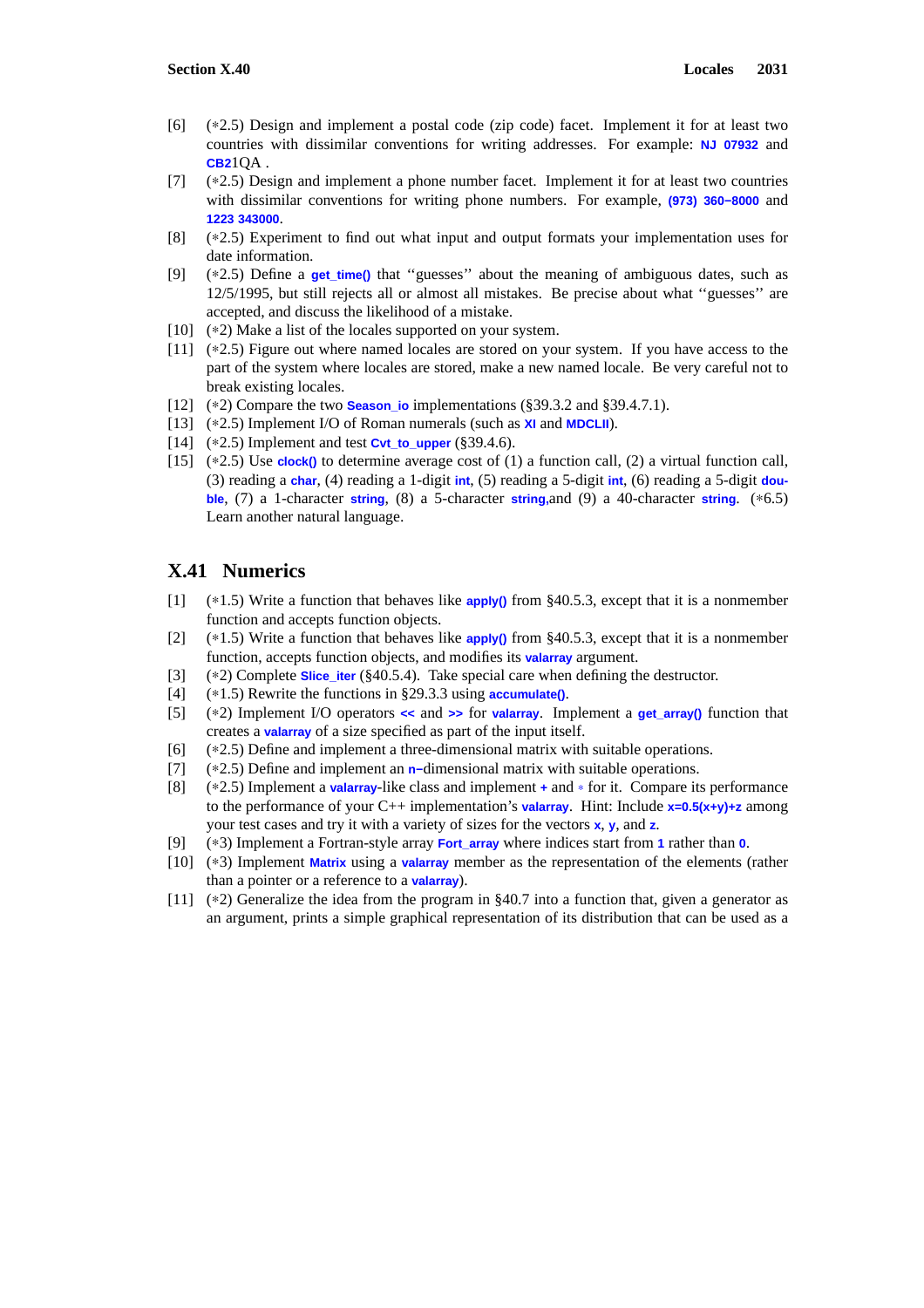crude visual check of the generator's correctness.

- [12] (∗1) If **n** is an **int**, what is the distribution of **(double(rand())/RAND\_MAX)**∗**n**?
- [13] (\*2.5) Plot points in a square output area. The coordinate pairs for the points should be generated by **Urand(N)**, where **N** is the number of pixels on a side of the output area. What does the output tell you about the distribution of numbers generated by **Urand**?
- [14] (∗2) Implement a Normal distribution generator, **Nrand**.

#### **X.42 Concurrency**

[1] ???

#### **X.43 Threads and Tasks**

[1] ???

#### **X.44 The C Standard Library**

[1] ???

#### **X.45 Compatibility**

- [1] (\*2.5) Take a C program and convert it to a  $C_{++}$  program; list the kinds of non- $C_{++}$  constructs used and determine if they are valid ANSI C constructs. First convert the program to strict ANSI C (adding prototypes, etc.), then to  $C_{++}$ . Estimate the time it would take to convert a 100,000 line C program to C++.
- [2] (\*2) Without looking in the book, write down as many C++ keywords as you can.
- [3] (∗2) Write a standards-conforming C++ program containing a sequence of at least ten different consecutive keywords not separated by identifiers, operators, punctuation characters, etc.
- [4] (∗2.5) Write a program to help convert C programs to C++ by renaming variables that are C++ keywords, replacing calls of **malloc()** by uses of **new**, etc. Hint: don't try to do a perfect job.
- [5] (∗2) Replace all uses of **malloc()** in a C-style C++ program (maybe a recently converted C program) to uses of **new**.
- [6] (∗2.5) Minimize the use of macros, global variables, uninitialized variables, and casts in a Cstyle C++ program (maybe a recently converted C program).
- [7] (∗3) Take a C++ program that is the result of a crude conversion from C and critique it as a C++ program considering locality of information, abstraction, readability, extensibility, and potential for reuse of parts. Make one significant change to the program based on that critique.
- [8] (∗2) Take a small (say, 500 line) C++ program and convert it to C. Compare the original with the result for size and probable maintainability.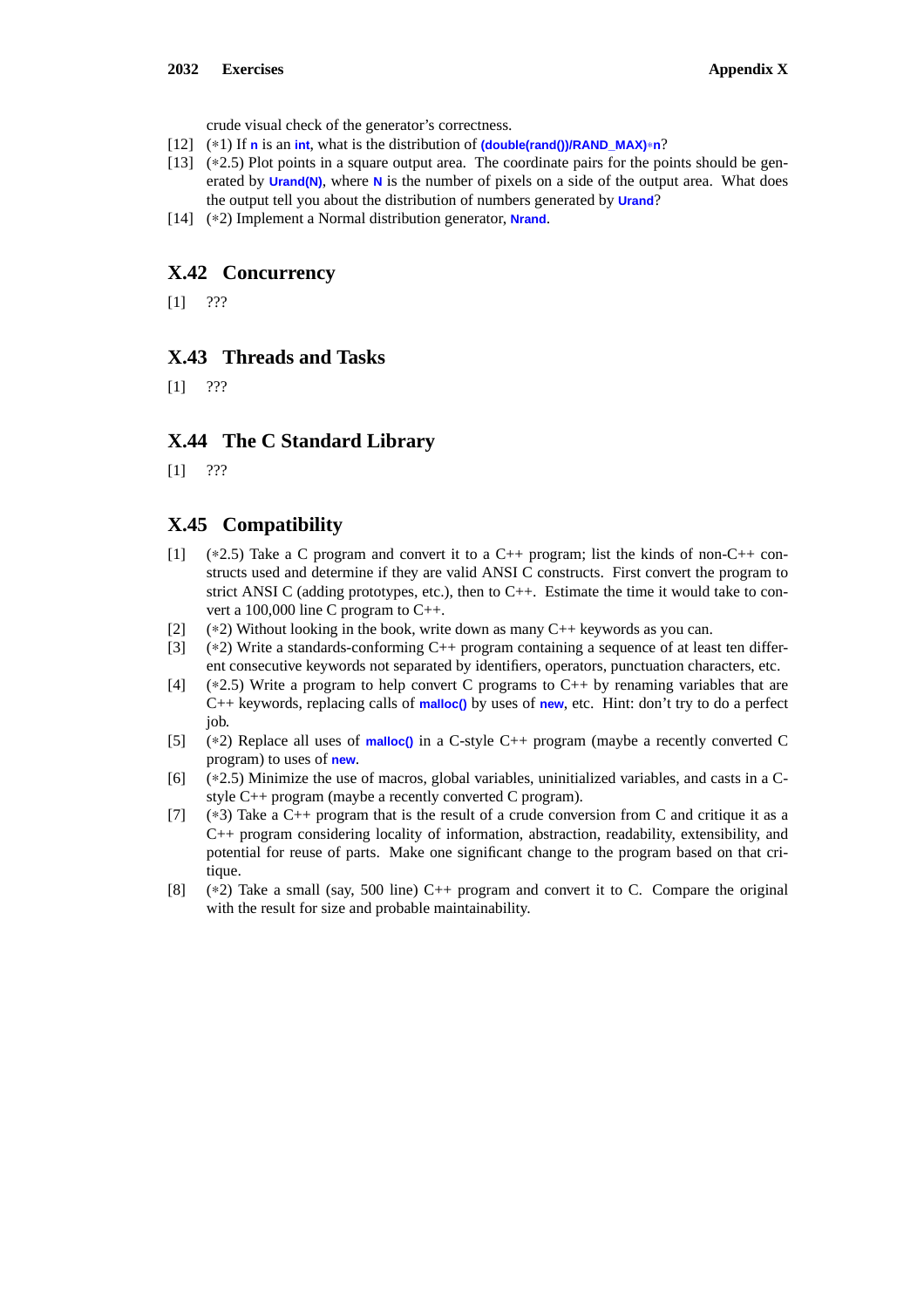- [9] (∗3) Write a small set of test programs to determine whether a C++ implementation has ''the latest'' standard features. Checking for keywords is easy. For example, is **constexpr** recognized? Are delegating constructors supported? Can you inherit constructors?
- [10] (∗2.5) Take a C++ program that use **<X.h>** headers and convert it to using **<X>** and **<cX>** headers. Minimize the use of *using-directive*s.